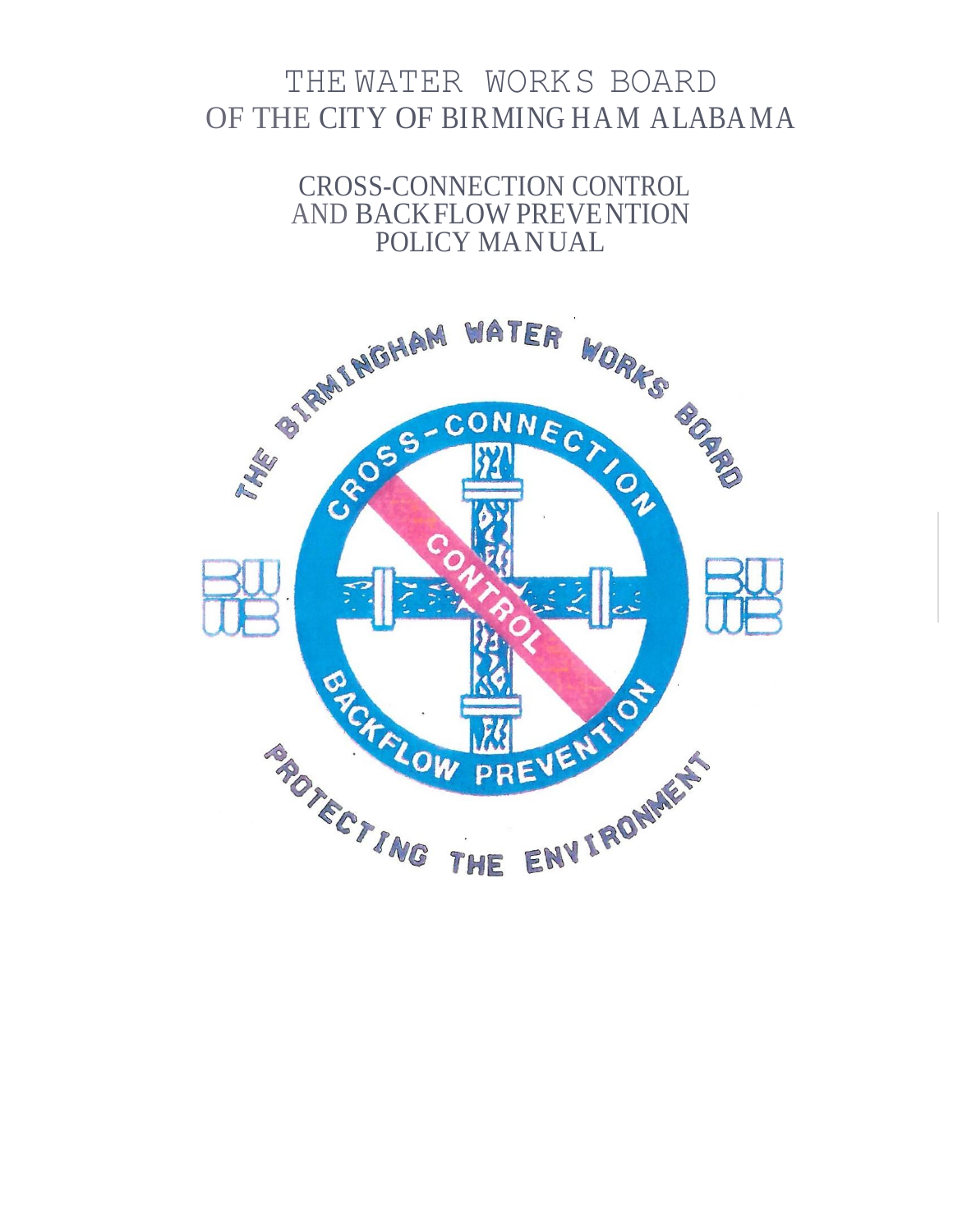THE WATER WORKS BOARD OF THE CITY OF BIRMINGHAM

CROSS-CONNECTION CONTROL

POLICY MANUAL

SERVING YO UR COM MU NITY BY PR OTECTING THE ENVIRONMENT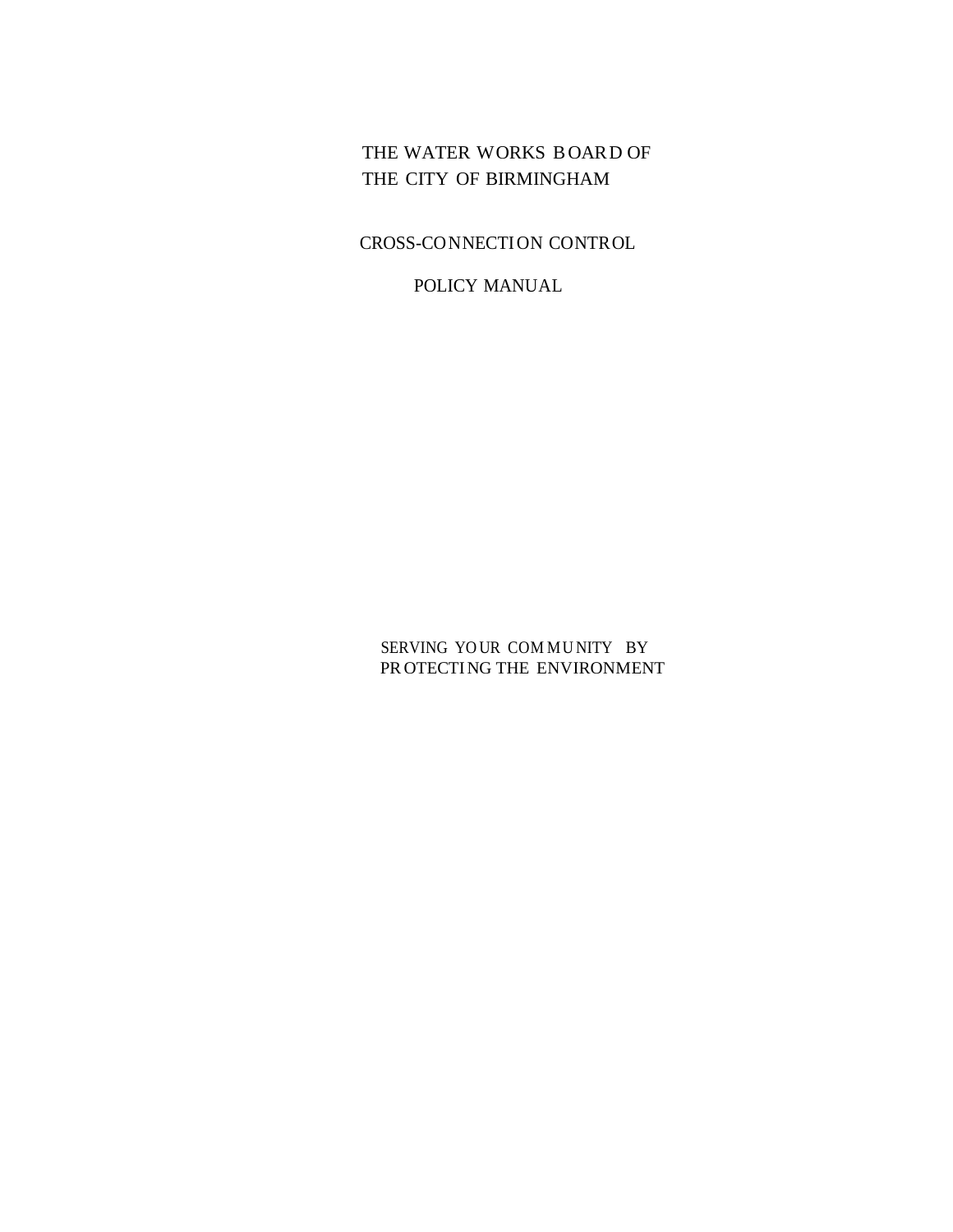#### THE BIRMINGHAM WATER WORKS BOARD

#### STATEMENT OF POLICY ON CROSS-CONNECTIONS AND BACKFLOW PREVENTION

A statement of policy adopted by the B i r m i n g h a m Water Works Board of the City of Birmingham derived from a policy statement of the American Water Works Association.

The Birmingham Water Works Board recognizes that as a water purveyor it has a responsibility to provide its customers at the service connection with water that is safe under all foreseeable circumstances. Thus, in the exercise of this responsibility the Water Board must take reasonable precaution to protect its distribution system from the hazards originating on the premises of its customers that may degrade the water in the Board's distribution system.

It is realized that cross-connection control and plumbing inspections on premises of its customers are regulatory in nature and should be handled through the authority or.the plumbing-code enforcing agencies having jurisdiction. The Water Board, however, should be aware of any situation requiring inspection and/or re-inspections necessary to detect hazardous conditions resulting from crossconnections. If, in the opinion of the Board, effective measures consistent with the degree of hazard have not been taken by the regulatory agency, the Board should take such measures as it may deem necessary to ensure that the Board's distribution system is protected from contamination. Such action would include the installation of ·a backflow prevention device, consistent with the degree of hazard, at the service connection (within 6 feet of the meter), or discontinuance of the service. In addition, customer use of water from the Board's distribution system for cooling or other purposes within the customer's system and later return of the water to the Board's distribution system is not acceptable and is opposed by The Birmingham Water Works Board.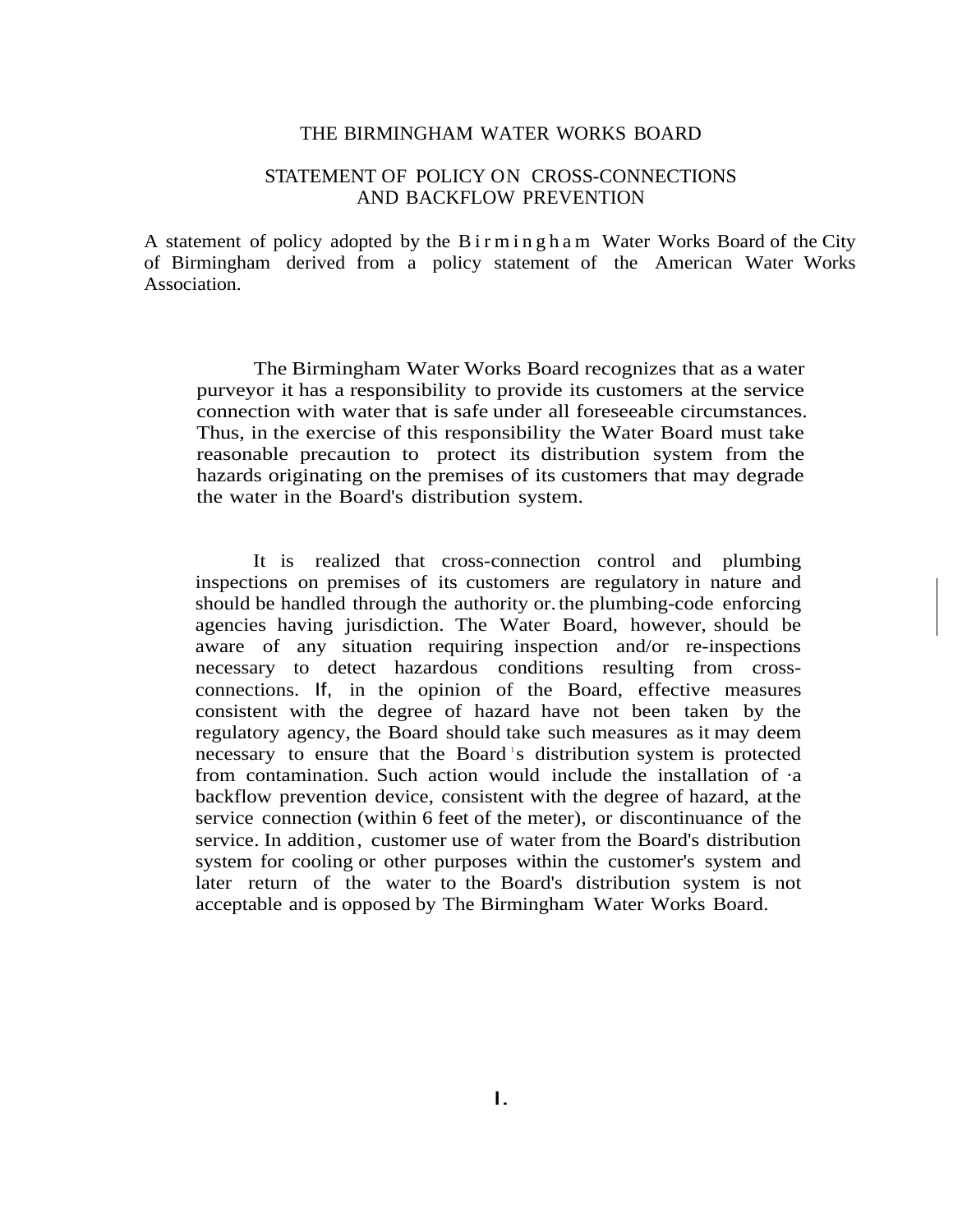#### INTRODUCTION

The Birmingham Water Works Board of the City of Birmingham operates and maintains a public water supply system, authorized by Section 394 of Title 37 of the Code of Alabama (1940), amended by Act. no. 686, approved September 19, 1949. As a purveyor of potable water, the Water Board is required by law to establish and to operate a cross-connection control and backflow prevention program consistent with the extent of the system within its jurisdiction as mandated by the following governing bodies:

The Federal Safe Drinking Water Act of 1974 and Amendments of 1986 and 1996 - Public Law 93-523.

The U.S. Environmental Protection Agency (EPA), Office of Water, 1989.

EPA Statement of Responsibility -

Under the provisions of the Safe Drinking Water Act of 1974 and Amendments of 1986, the Federal Government has established, through the EPA(Environmental Protection Agency), national standards of safe drinking water. The states are responsible for the enforcement of these standards as well asthe supervision of public water supply systems and the sources of drinking water. The water purveyor (supplier) is held responsible for compliance to the provisions of the Safe Drinking Water Act, to include a warranty that water quality provided by his operation is in conformance with the EPA standards at the source, and is delivered to the customer without the quality being compromised as a result of its delivery through the distribution system. As specified in the Code of Federal Regulations (Volume 40, Paragraph 141.2, *S ection* (c).

- The Alabama Department of Environmental Management Water Division Water Supply Program Chapter 335-7-9 Cross-Connection Control Requirements. Effective: December 5, 1990 or latest amendments.
- Statutory Authority: Code of Alabama 1975, Section 22-23-33, 22-23-49, 22-22A-5, 22-22A-6.

In compliance with the Alabama Department of Environmental Management, Division 7, Water Supply Program, and originally promulgated by the Alabama State Board of Health on May 17, 1978,the following isthe Birmingham Water Works Board of the City of Birmingham's Policy on Cross-Connection Control and Backflow Prevention.

> By: John R. Humbard Senior Project Coordinator January 1993 Amended 2019

#### RIGHTS RESERVED

Publication of certain contents and figures herein shall not be reproduced for commercial use without permission in writing from the Birmingham Water Works Board of the City of Birmingham 3600 First Avenue, North, P.O. Box 830110 Birmingham, Alabama 35283-0110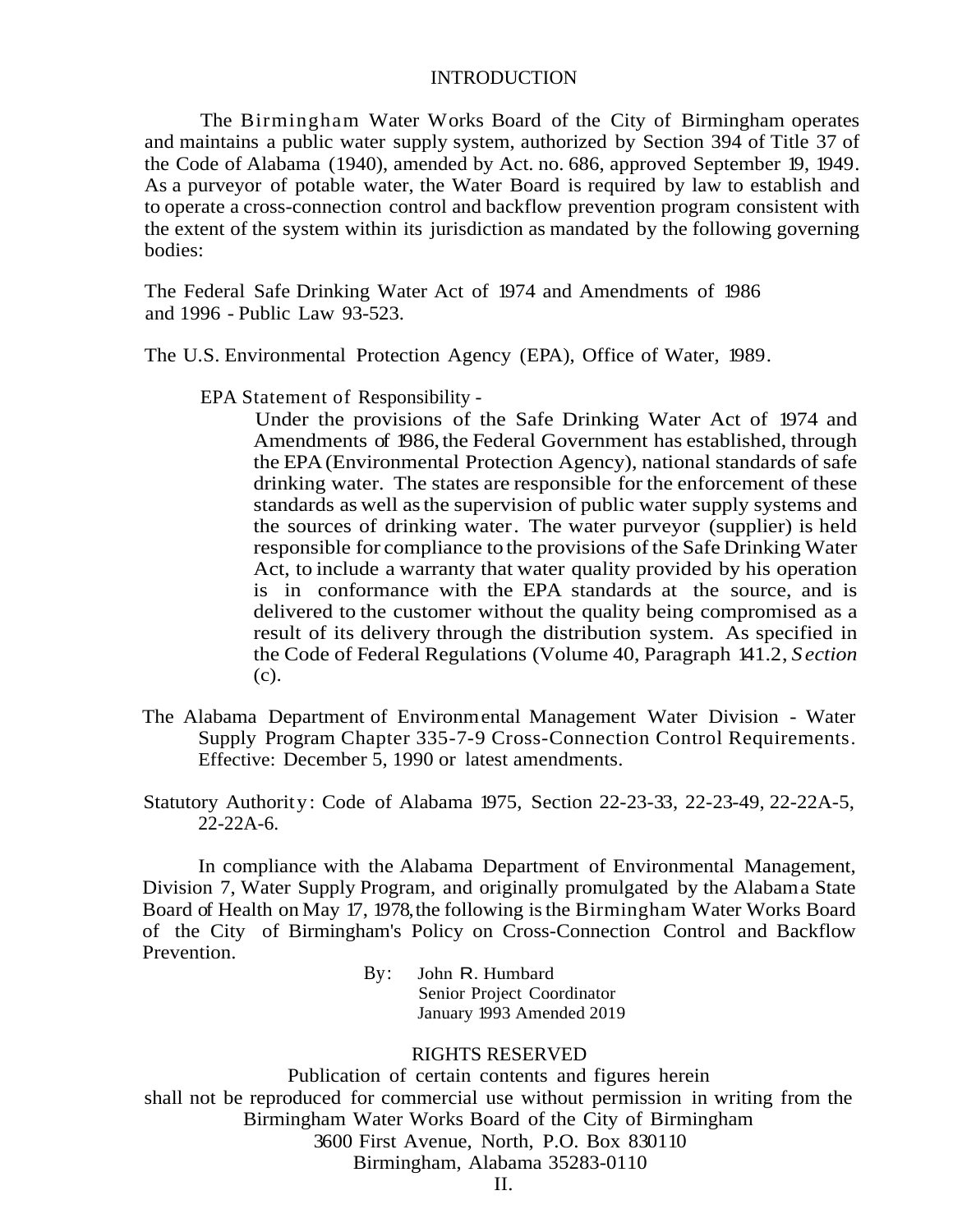# **TABLE OF CONTENI'S**

| <b>SECTION 1.</b> |                                                   |  |
|-------------------|---------------------------------------------------|--|
| SECTION2.         | <b>DEFINITIONS:</b>                               |  |
| 2.1               |                                                   |  |
| 2.2               |                                                   |  |
| 2.3               |                                                   |  |
| 2.4               |                                                   |  |
| 2.5               | Backflow Prevention Device (Assembly) -Approved 2 |  |
| 2.6               |                                                   |  |
| 2.7               |                                                   |  |
| 2.8               |                                                   |  |
| 2.9               |                                                   |  |
| 2.10              |                                                   |  |
| 2.11              |                                                   |  |
| 2.12              |                                                   |  |
| 2.13              |                                                   |  |
| 2.14              |                                                   |  |
| 2.15              |                                                   |  |
| 2.16              |                                                   |  |
| 2.17              |                                                   |  |
| 2.18              |                                                   |  |
| 2.19              |                                                   |  |
| 2.20              |                                                   |  |
| 2.21              |                                                   |  |
| 2.22              |                                                   |  |
| 2.23              |                                                   |  |
| .2.24             |                                                   |  |
| 2.25              |                                                   |  |
| 2.26              |                                                   |  |
| 2.27              |                                                   |  |
| 2.28              |                                                   |  |
| 2.29              |                                                   |  |
| 2.30              |                                                   |  |
| <b>SECTION 3.</b> | <b>CAUSES OF BACKFLOW:</b>                        |  |
| 3.1               |                                                   |  |
| 3.2               |                                                   |  |
| <b>SECTION 4.</b> | <b>RESPONSIBILITY:</b>                            |  |
| 4.1               |                                                   |  |
| 4.2               |                                                   |  |
| 4.3               |                                                   |  |
|                   |                                                   |  |
|                   |                                                   |  |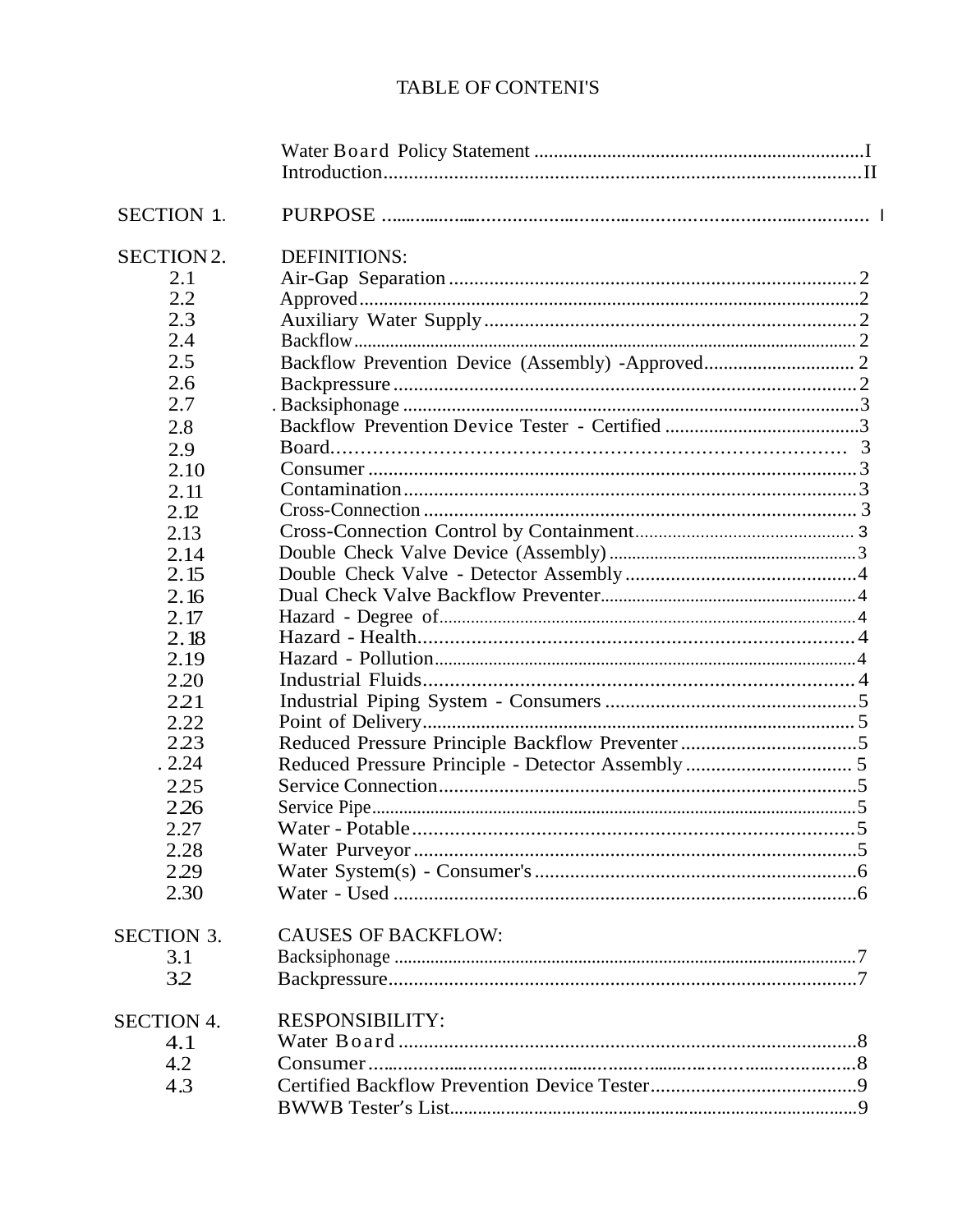| 5.1<br>5.2<br>5.3<br>CROSS-CONNECTION CONTROL POLICY REQUIREMENTS:<br>6.1<br>6.2<br>6.3<br>Maintenance and Testing of Backflow Preventers  12<br>6.4<br>TYPICAL FACILITIES AND SYSTEMS REQUIRING BACKFLOW<br><b>PREVENTERS:</b><br>7.1<br>72<br>7.3<br>7.4<br>FIRE PROTECTION SYSTEMS:<br><b>SECTION 8.</b><br>8.1<br>82<br>8.3<br><b>INSTALLATION OF DEVICES:</b><br>SECTION 9.<br>9.1<br>92<br>9.3<br>9.4<br>9.5<br>9.6<br>9.7<br>9.8<br><b>LIST OF FIGURES - TYPICAL INSTALLATIONS</b><br><b>SECTION 9.0</b><br>Typical Backflow Prevention Device Installations 24<br>9.11<br>9.1.2<br>Air-Gap<br>9.02<br>9.03<br>9.04<br>9.05<br>9.07<br>9.08 | <b>SECTION 5.</b> | PENALTIES FOR NON-COMPLIANCE: |  |
|----------------------------------------------------------------------------------------------------------------------------------------------------------------------------------------------------------------------------------------------------------------------------------------------------------------------------------------------------------------------------------------------------------------------------------------------------------------------------------------------------------------------------------------------------------------------------------------------------------------------------------------------------|-------------------|-------------------------------|--|
|                                                                                                                                                                                                                                                                                                                                                                                                                                                                                                                                                                                                                                                    |                   |                               |  |
|                                                                                                                                                                                                                                                                                                                                                                                                                                                                                                                                                                                                                                                    |                   |                               |  |
|                                                                                                                                                                                                                                                                                                                                                                                                                                                                                                                                                                                                                                                    |                   |                               |  |
|                                                                                                                                                                                                                                                                                                                                                                                                                                                                                                                                                                                                                                                    |                   |                               |  |
|                                                                                                                                                                                                                                                                                                                                                                                                                                                                                                                                                                                                                                                    | <b>SECTION 6.</b> |                               |  |
|                                                                                                                                                                                                                                                                                                                                                                                                                                                                                                                                                                                                                                                    |                   |                               |  |
|                                                                                                                                                                                                                                                                                                                                                                                                                                                                                                                                                                                                                                                    |                   |                               |  |
|                                                                                                                                                                                                                                                                                                                                                                                                                                                                                                                                                                                                                                                    |                   |                               |  |
|                                                                                                                                                                                                                                                                                                                                                                                                                                                                                                                                                                                                                                                    |                   |                               |  |
|                                                                                                                                                                                                                                                                                                                                                                                                                                                                                                                                                                                                                                                    | <b>SECTION 7.</b> |                               |  |
|                                                                                                                                                                                                                                                                                                                                                                                                                                                                                                                                                                                                                                                    |                   |                               |  |
|                                                                                                                                                                                                                                                                                                                                                                                                                                                                                                                                                                                                                                                    |                   |                               |  |
|                                                                                                                                                                                                                                                                                                                                                                                                                                                                                                                                                                                                                                                    |                   |                               |  |
|                                                                                                                                                                                                                                                                                                                                                                                                                                                                                                                                                                                                                                                    |                   |                               |  |
|                                                                                                                                                                                                                                                                                                                                                                                                                                                                                                                                                                                                                                                    |                   |                               |  |
|                                                                                                                                                                                                                                                                                                                                                                                                                                                                                                                                                                                                                                                    |                   |                               |  |
|                                                                                                                                                                                                                                                                                                                                                                                                                                                                                                                                                                                                                                                    |                   |                               |  |
|                                                                                                                                                                                                                                                                                                                                                                                                                                                                                                                                                                                                                                                    |                   |                               |  |
|                                                                                                                                                                                                                                                                                                                                                                                                                                                                                                                                                                                                                                                    |                   |                               |  |
|                                                                                                                                                                                                                                                                                                                                                                                                                                                                                                                                                                                                                                                    |                   |                               |  |
|                                                                                                                                                                                                                                                                                                                                                                                                                                                                                                                                                                                                                                                    |                   |                               |  |
|                                                                                                                                                                                                                                                                                                                                                                                                                                                                                                                                                                                                                                                    |                   |                               |  |
|                                                                                                                                                                                                                                                                                                                                                                                                                                                                                                                                                                                                                                                    |                   |                               |  |
|                                                                                                                                                                                                                                                                                                                                                                                                                                                                                                                                                                                                                                                    |                   |                               |  |
|                                                                                                                                                                                                                                                                                                                                                                                                                                                                                                                                                                                                                                                    |                   |                               |  |
|                                                                                                                                                                                                                                                                                                                                                                                                                                                                                                                                                                                                                                                    |                   |                               |  |
|                                                                                                                                                                                                                                                                                                                                                                                                                                                                                                                                                                                                                                                    |                   |                               |  |
|                                                                                                                                                                                                                                                                                                                                                                                                                                                                                                                                                                                                                                                    |                   |                               |  |
|                                                                                                                                                                                                                                                                                                                                                                                                                                                                                                                                                                                                                                                    |                   |                               |  |
|                                                                                                                                                                                                                                                                                                                                                                                                                                                                                                                                                                                                                                                    |                   |                               |  |
|                                                                                                                                                                                                                                                                                                                                                                                                                                                                                                                                                                                                                                                    |                   |                               |  |
|                                                                                                                                                                                                                                                                                                                                                                                                                                                                                                                                                                                                                                                    |                   |                               |  |
|                                                                                                                                                                                                                                                                                                                                                                                                                                                                                                                                                                                                                                                    |                   |                               |  |
|                                                                                                                                                                                                                                                                                                                                                                                                                                                                                                                                                                                                                                                    |                   |                               |  |
|                                                                                                                                                                                                                                                                                                                                                                                                                                                                                                                                                                                                                                                    |                   |                               |  |
|                                                                                                                                                                                                                                                                                                                                                                                                                                                                                                                                                                                                                                                    |                   |                               |  |
|                                                                                                                                                                                                                                                                                                                                                                                                                                                                                                                                                                                                                                                    |                   |                               |  |
|                                                                                                                                                                                                                                                                                                                                                                                                                                                                                                                                                                                                                                                    |                   |                               |  |
|                                                                                                                                                                                                                                                                                                                                                                                                                                                                                                                                                                                                                                                    |                   |                               |  |
|                                                                                                                                                                                                                                                                                                                                                                                                                                                                                                                                                                                                                                                    |                   |                               |  |
|                                                                                                                                                                                                                                                                                                                                                                                                                                                                                                                                                                                                                                                    |                   |                               |  |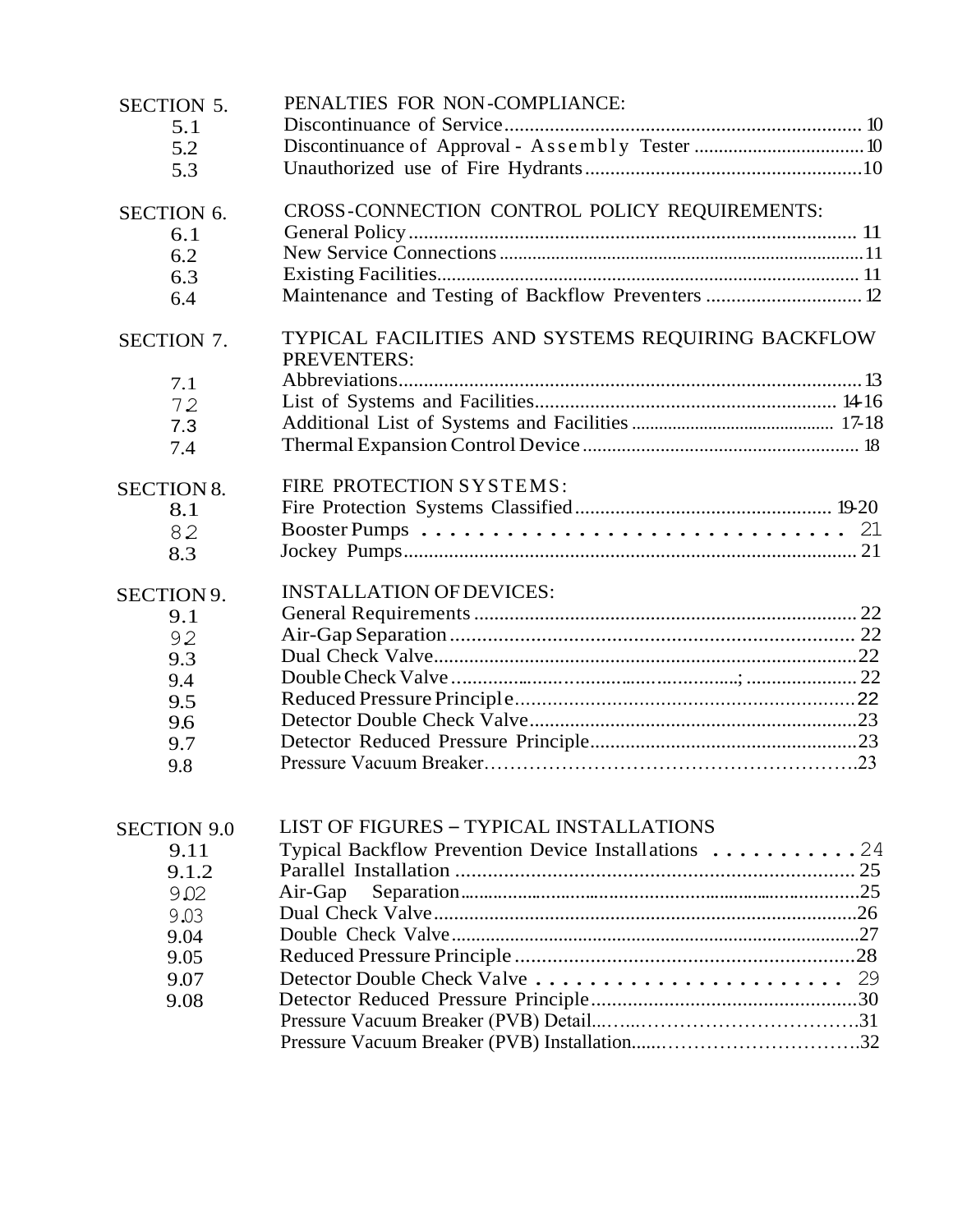#### PURPOSE

The purpose of this policy is to protect the Board's potable water system against actual or potential cross-connections, backpressure, and backsiphonage. To eliminate or control existing cross-connections, actual or potential, by isolating within the consumer's premises or private property where it is probable that a pollution, contaminant, and/or system orplumbing hazard may be created by a water user; where toxic substances or materials dangerous to health are handled in tanks, piping systems or other vessels on the premises. More precisely, the policy is intended to prevent delivered water, water that has passed beyond the point of the service connection to the Board's public water system and into the private systems of the consumers, from re-entering the Board's public distribution system.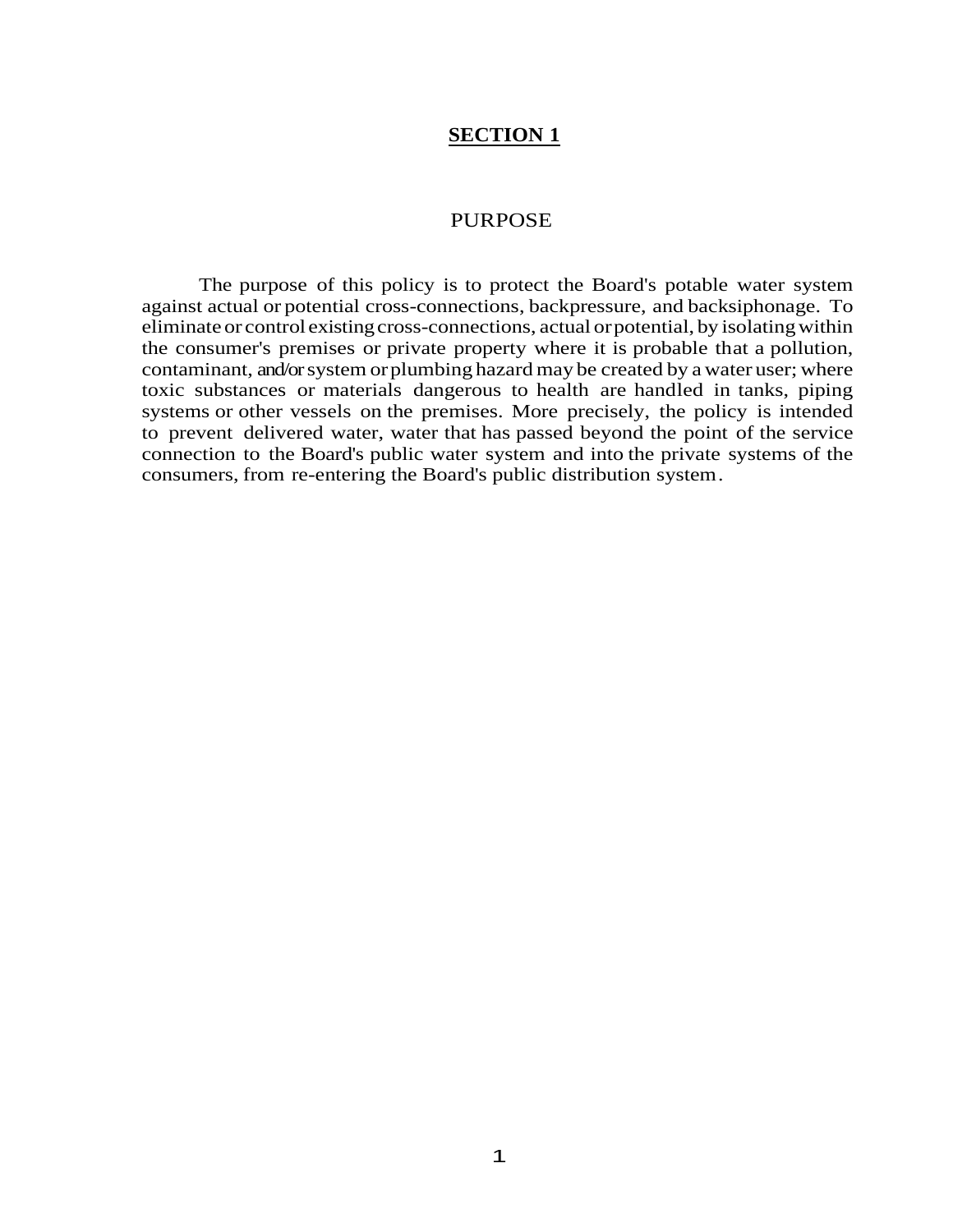## **DEFINITIONS**

Definitions contained in Section 2 of the Rules and Regulations of The Birmingham Water Works Board of the City of Birmingham governing service to customers shall also apply:

- 2.1 AIR-GAP SEPARATION: Shall mean a physical s e p a r a t i o n b e t w e e n the free-flowing discharge end of a potable water supply pipeline and an open or non-pressure receiving vessel. An approved air-gap separation shall be at least two  $(2)$  times the inside diameter of the supply pipe measured vertically above the overflow rim of the vessel - with a minimum distance of one (1) inch (2.54 cm.).
- 2.2 APPROVED: The term as herein used in reference to the Water Board shall mean accepted by the Board as meeting an applicable specification or requirement.
- 2.3 AUXILIARY WATER SUPPLY: The term shall mean any water supply on, or available to, a premise other than the Water Board's public potable supply. These auxiliary waters may include water from another purveyor's public potable water supply or any natural source such as a well, spring, river, stream, harbor, etc. or ·"used waters" or "industrial fluids".
- 2.4 BACKFLOW: The undesirable reversal of flow of water or mixtures of water and other liquids, gases, or other substances into the distribution pipes of the potable water supply from any source or sources.
- 2.5 BACKFLOW PREVENTION DEVICE (ASSEMBLY): Shall mean any approved testable assembly used to prevent backflow into a potable water system. The type of assembly used should be based on the degree of h a z a r d, either e x i s t i n g or p o t e n ti a l, and s h a l l m e e t t h e latest standards of the American Water Works Association (AWWA) and The American Society of Sanitary Engineering (ASSE). The types of devices are:
	- A. Double Check Valve (DC) see Sec. 2.14
	- B. Reduced Pressure Principle (RP) see Sec. 2.24
- 2.6 BACKPRESSURE: Shall mean a pressure higher than the supply pressure caused by pump, elevated tank, boiler, air/steam pressure, or any other means, which may cause backflow.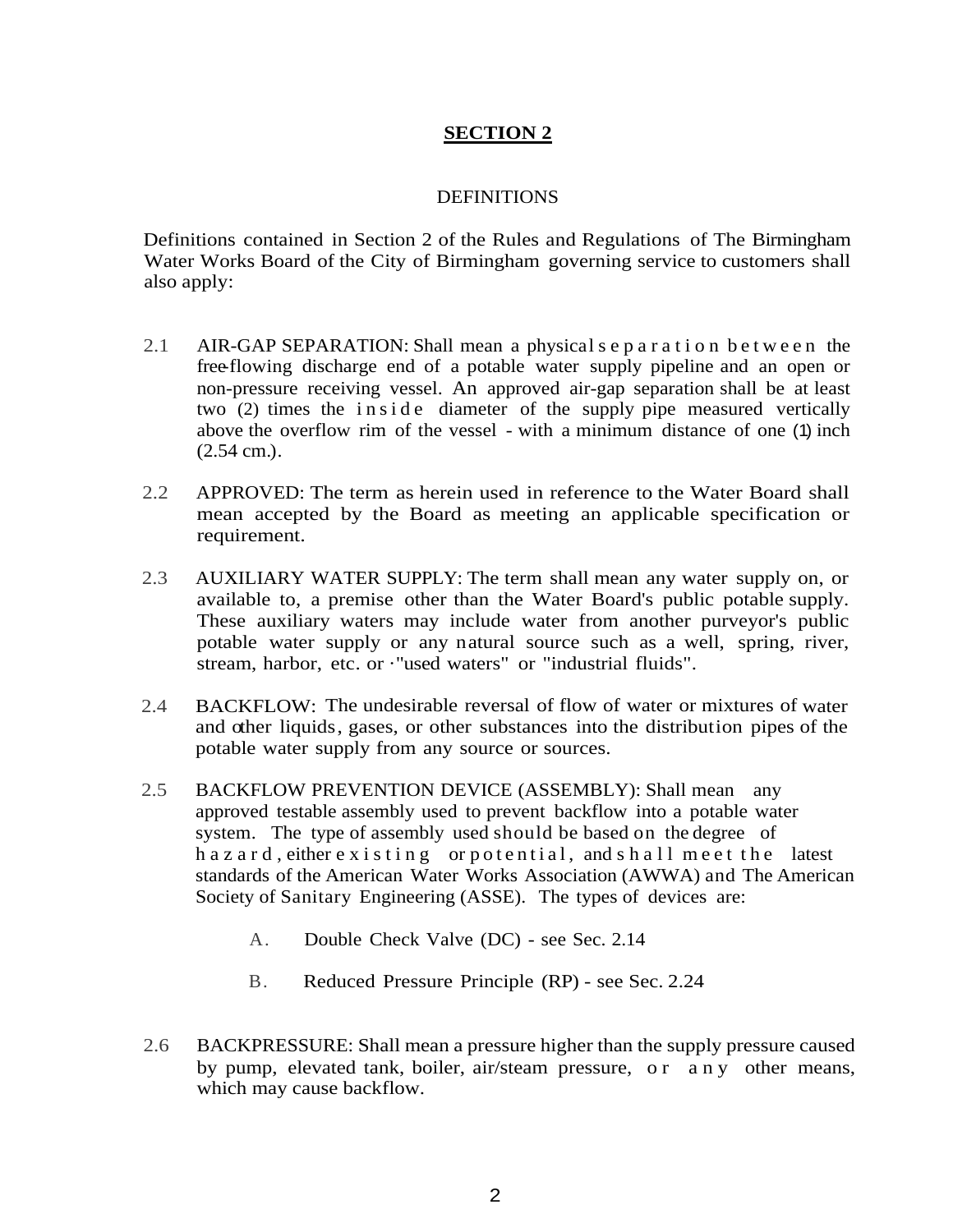- 2.7 BACKSIPHONAGE: Shall mean the upstream pressure to a piping system is reduced to a subatmospheric pressure.
- 2.8 BACKFLOW PREVENTION DEVICE TESTER CERTIFIED: The term shall mean a person who has proven their competency to make competent tests, repairs, overhaul, and · make reports on backflow prevention assemblies to the satisfaction of the Water Board
- 2.9 BOARD: The Water Works Board of the City of Birmingham, including its duly authorized members, agents and employees.
- 2.10 CONSUMER: from the Board. The term shall mean a customer who receives water service
- 2.11 CONTAMINATION: Shall mean an impairment of the quality of the potable water by any solid, liquid, or gaseous compound or mixture which creates a hazard to public health through poisoning or through the spread of disease.
- 2.12 CROSS-CONNECTION: Shall mean any actual or potential connection or structural arrangement between two otherwise separate piping systems or any other source or system through which it is possible to introduce into any part of the potable system any used water, industrial fluid, gas or substance. A service connection between the Board's potable water distribution system and the consumer's water system which is connected to a separate fire protection system or auxiliary water system whether by jumper connections, removable sections, swivel or change-over devices and other temporary or permanent devices through which or because of which "backflow" can or may occur are considered to be cross-connections.
- 2.13 CROSS-CONNECTION CONTROL BY CONTAINMENT: The installation of an approved backflow prevention assembly at the water service connection to any consumer's premises where it is physically infeasible to find and permanently eliminate or control all actual or potential c r o s s -connections within the consumer's water system.
- 2.14 DOUBLE CHECK VALVE DEVICE (ASSEMBLY): The term shall mean an assembly composed of two independently acting, approved check valves, including tightly closing shut-off valves attached at each end of the assembly and fitted with properly located test cocks (see Section 9.4 for additional details). This assembly shall only be used to protect against a non-health hazard (*i.e.*, pollutant).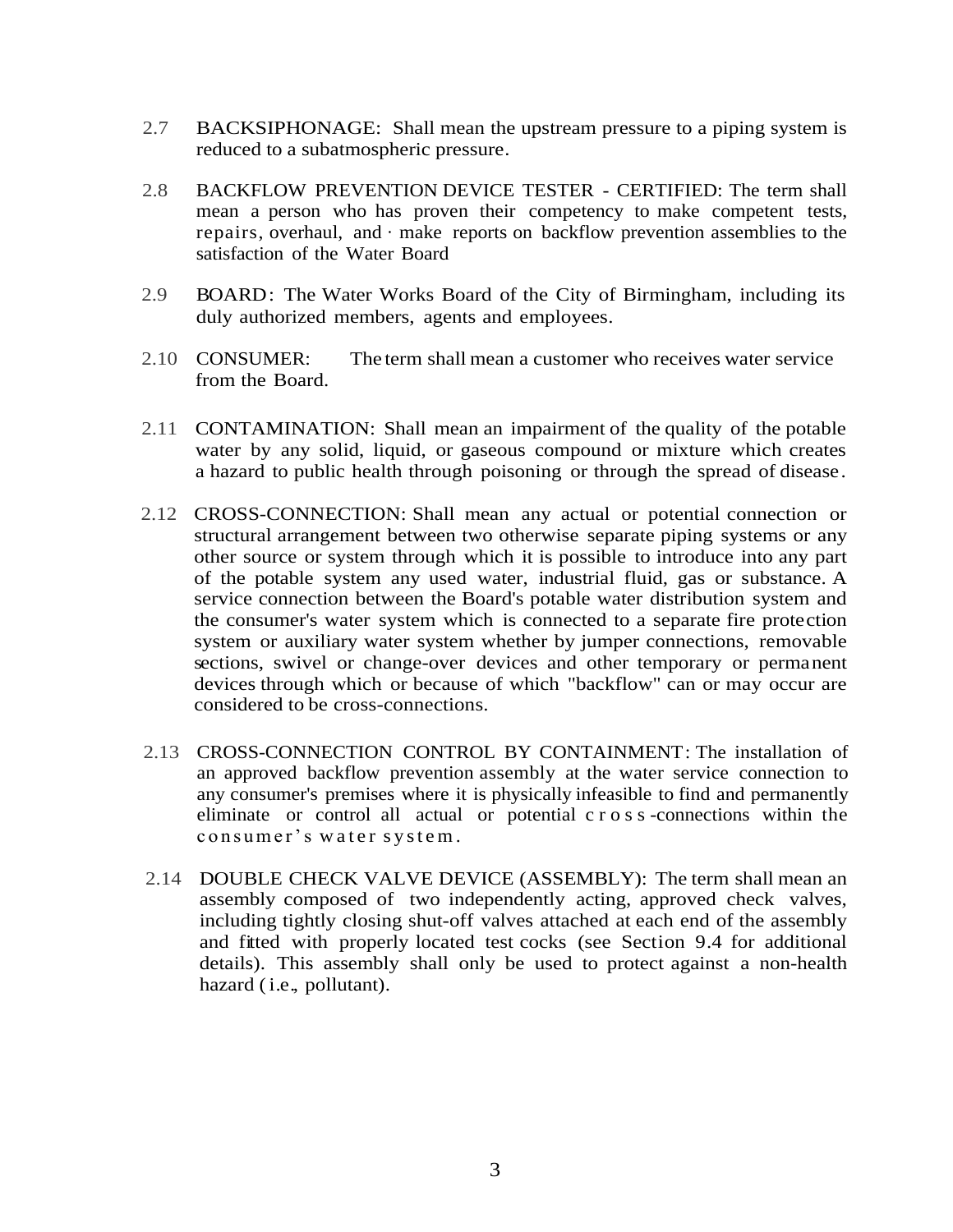- 2.15 DOUBLE CHECK VALVE DETECTOR ASSEMBLY: The term shall mean a specifically designed assembly composed of a line-size approved double check valve assembly with a specific by-pass water meter and a meter-sized approved double check valve assembly. The meter shall register accurately for only very low rates of flow and shall show a registration for all rates of flow. (see Section 9.7 for additional details) This assembly shall only be used on a fire protection service to protect against a non-health hazard (i.e., pollutant).
- 2.16 DUAL CHECK VALVE BACKFLOW PREVENTER: The term shall mean a device composed of two in-line independently acting, approved check valves. This device is not testable and does not have shut-off valves at each end of the device or fitted with test cocks (see Section 9.3 for additional details). This device shall only be used for residential service and to protect against a nonhealth hazard (i.e., pollutant).
- 2.17 HAZARD DEGREE OF: The term shall be derived from the evaluation of conditions within a water using facility which can be classified as either a "pollutant" (non-health) or a "contaminant" (health) hazard. Establishing the degree of hazard is determined by the Water Board.
- 2.18 HAZARD HEALTH: The term shall mean an actual or potential threat of contamination involving any substance that could cause death or illness, spread disease, or have a high probability of causing such effects.
- 2.19 HAZARD POLLUTION: The term shall mean an actual or potential threat to the physical properties of the potability of the public potable water system but which generally would not constitute a health or system hazard, as defined, but would constitute a nuisance or be aesthetically objectionable.
- 2.20 INDUSTRIAL FLUIDS: The term shall mean any fluid orsolution which may be chemically, biologically or otherwise contaminated or polluted in a form or concentration such as would constitute a health, system, pollution or plumbing hazard if introduced into an approved water supply. This may include, but not be limited to: polluted or contaminated used waters; all types of process waters and "used waters" originating from the public potable water system which may deteriorate in sanitary quality; chemicals in fluid form; plating acids and alkalies, circulated cooling waters connected to an open cooling tower and/or cooling waters that are chemically or biologically treated or stabilized with toxic substances; contaminated natural waters such as from wells, springs, streams, rivers, bays, harbors, seas, irrigation canals or systems, etc.; oils, gases, glycerin, paraffins, caustic and acid solutions and other liquid and gaseous fluids used in industrial or other processes or for firefighting purposes .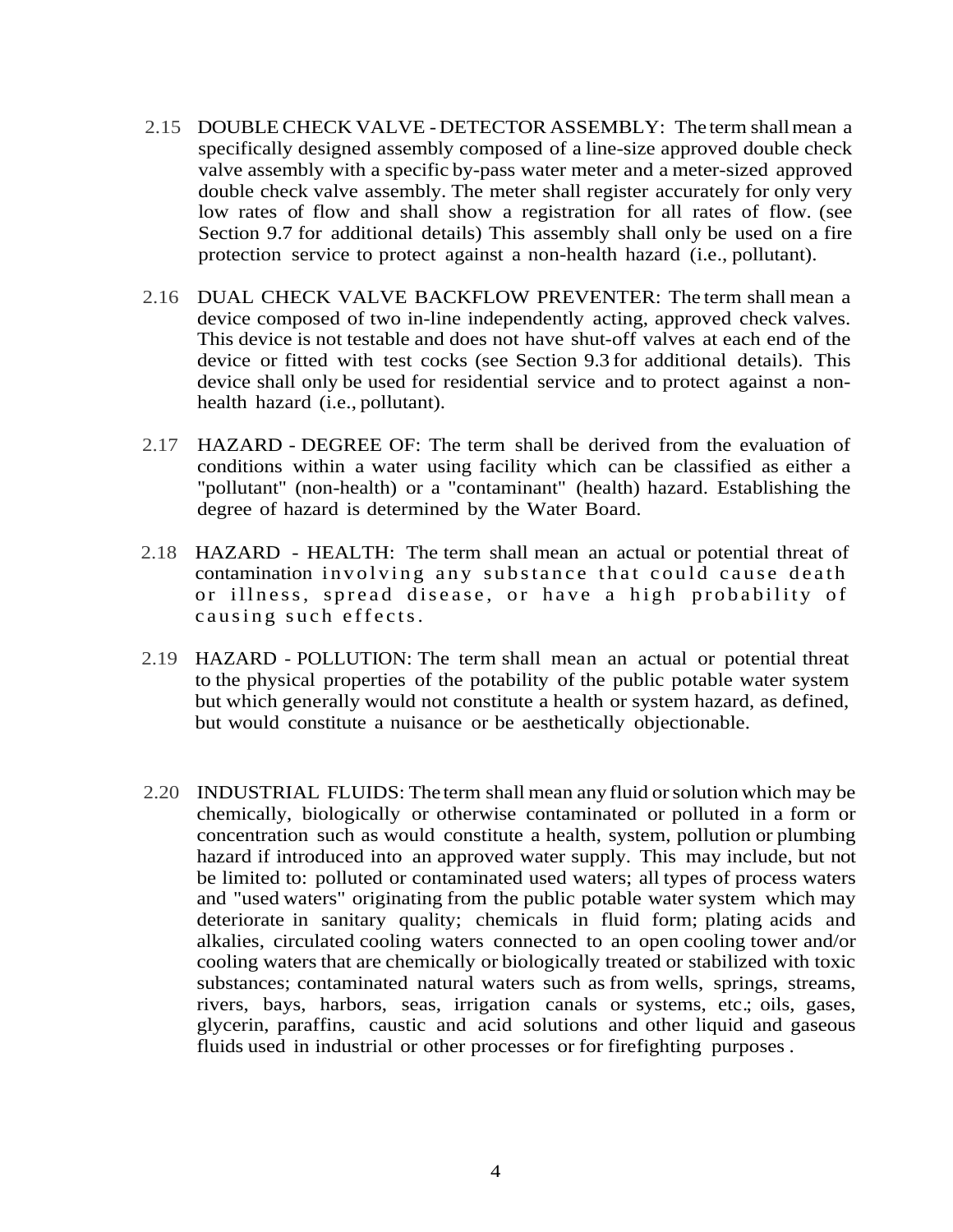- 2.21 INDUSTRIAL PIPING SYSTEM CONSUMER'S: The term shall mean any system used by the consumer for transmission of or to confine or store any fluid, solid or gaseous substance other than an approved water supply. Such a system would include all pipes, conduits, tanks, receptacles, fixtures, equipment and appurtenances used to produce, convey or store substances which are or may be polluted or contaminated.
- 2.22 POINT OF DELIVERY: The term shall mean the terminal end of a service connection to the public water system. If a meter is installed at the end of a service line, then the point of delivery shall be the downstream end of the meter. (see "Service Connection", Section 2.26)
- 2.23 REDUCED PRESSURE PRINCIPLE BACKFLOW PREVENTER DEVICE (ASSEMBLY): The term shall mean an assembly containing two independently acting approved check valves together with a hydraulically operating, mechanically independent pressure differential relief valve located between the check valve. The unit shall include properly located test cocks and tightly closing shut-off valves at each end ofthe assembly (see Section 9.5 for additional details). This assembly is designed to protect against a health hazard (i.e., contaminant).
- 2.24 REDUCED PRESSURE PRINCIPLE DETECTOR ASSEMBLY: The term shall mean a specially designed assembly composed of a line-size approved reduced pressure principle backflow prevention assembly with a specific bypass water meter and a meter-sized approved reduced pressure principle backflow prevention assembly. The meter shall register accurately for only very low rates of flow and shall show a registration for all rates of flow. (see Section 9.8 for additional details) This assembly shall be used on a fire protection service to protect against a health hazard (i.e., contaminant).
- 2.25 SERVICE CONNECTION: The term shall mean the attachment of a consumer's service line to the Board's water main.
- 2.26 SERVICE PIPE: The term shall mean a pipe used to conduct potable water from the meter to a point of use within the consumer's premises. A service pipe used for fire protection shall be the pipe from the service connection to the point of use within the premises.
- 2.27 WATER POTABLE: Any water which, according to recognized standards of the health agency having jurisdiction, has been approved for human consumption.
- 2.28 WATER PURVEYOR: The term shall mean the owner or operator of the potable water system supplying an approved water supply to the public. As used herein the terms water purveyor and The Water Works Board of the City of Birmingham may be used synonymously.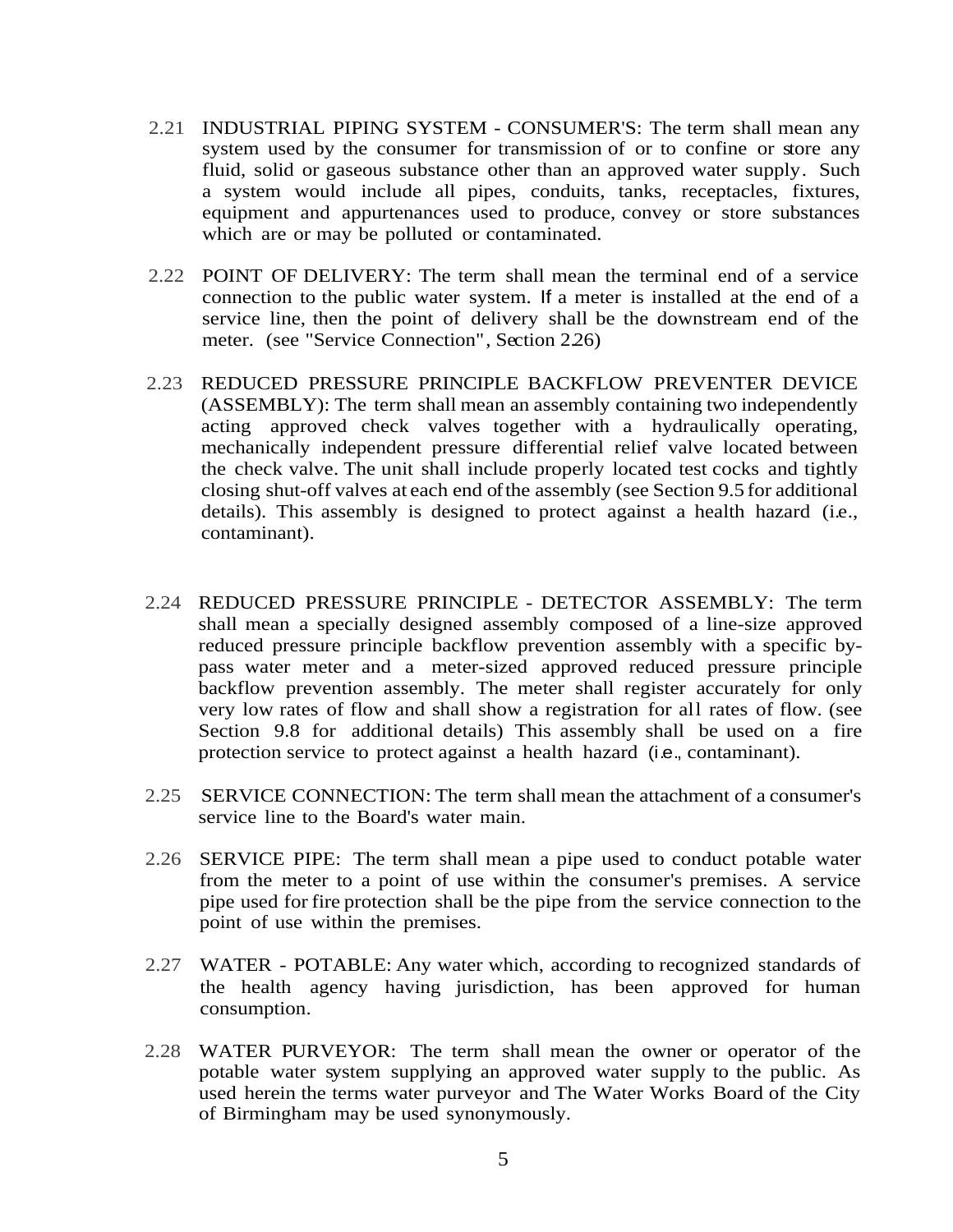- 2.29 WATER SYSTEM(S) CONSUMER'S: The term shall include any water system located on the consumer's premises whether supplied by a public potable water system or an auxiliary water supply. The system or systems may be either a potable water system or an industrial piping system.
- 2.30 WATER USED: The term shall mean any water supplied by a water purveyor from a public potable water system to a consumer's water system after it has passed through the service connection and is no longer under the control of the water purveyor.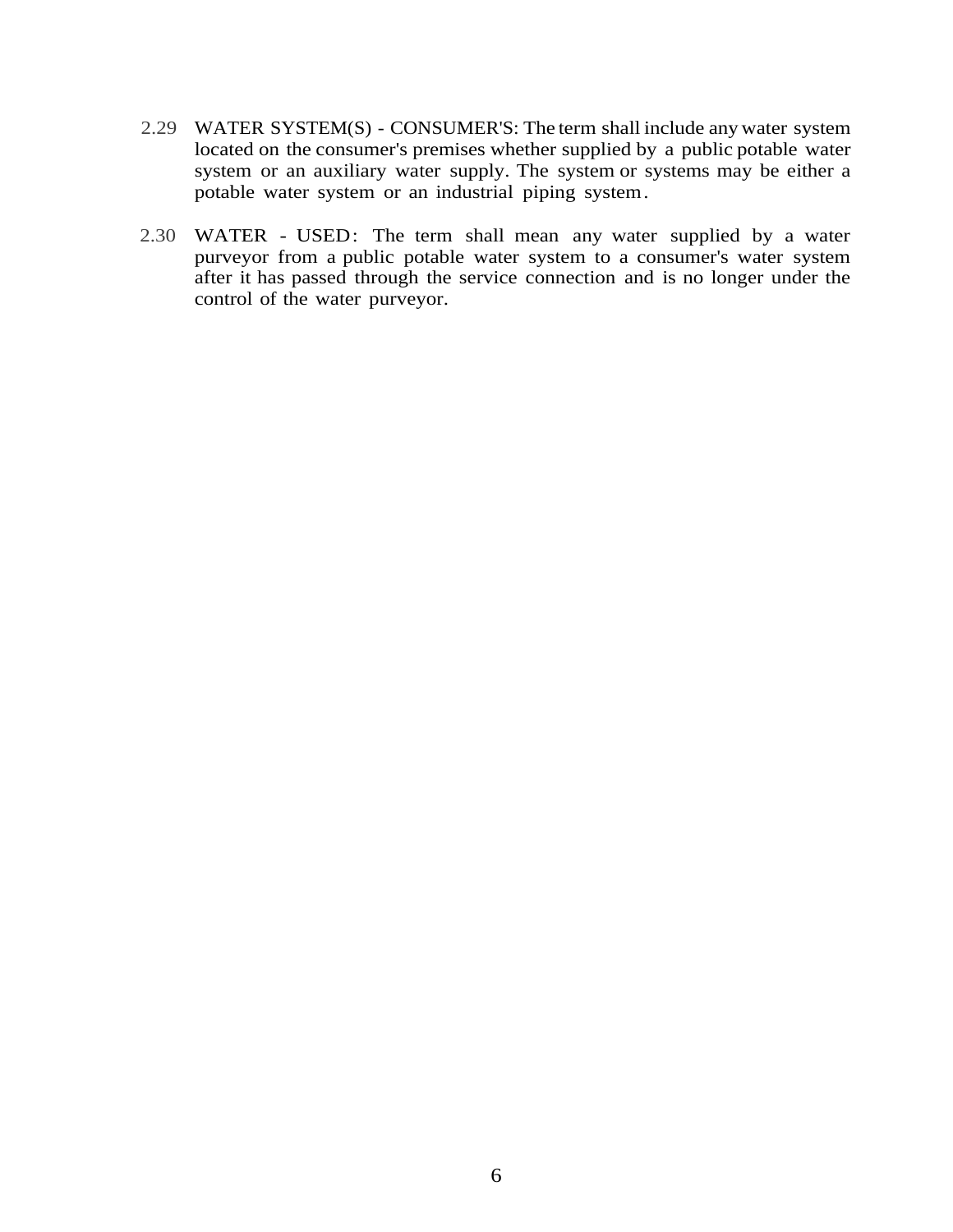# CAUSES OF BACKFLOW

Major causes of backflow are outlined below under the two types of backflow  $$ backsiphonage and backpressure .

- 3.1 BACKSIPHONAGE The principal causes of backsiphonage are:
	- 1. Breaks or repairs on the supply system piping which causes a negative pressure by water flowing to a lower point.
	- *2.* When water is withdrawn through an undersized piping system at a high velocity, the pressure in the pipe is reduced and the pressure differential created can cause a reverse flow from unprotected service connections.
	- 3. Reduced supply main pressure due to high water withdrawn from firefighting, suction of a booster pump, water main flushing or water main breaks.
- 3.2 BACKPRESSURE The principal causes of backpressure are:
	- 1. Connection with auxiliary water systems having a higher pressure.
	- *2.* Connections to boilers, booster pumps and other pressure systems without backflow preventers.
	- 3. Storage tanks or plumbing systems due to their elevation which could create sufficient reverse pressure.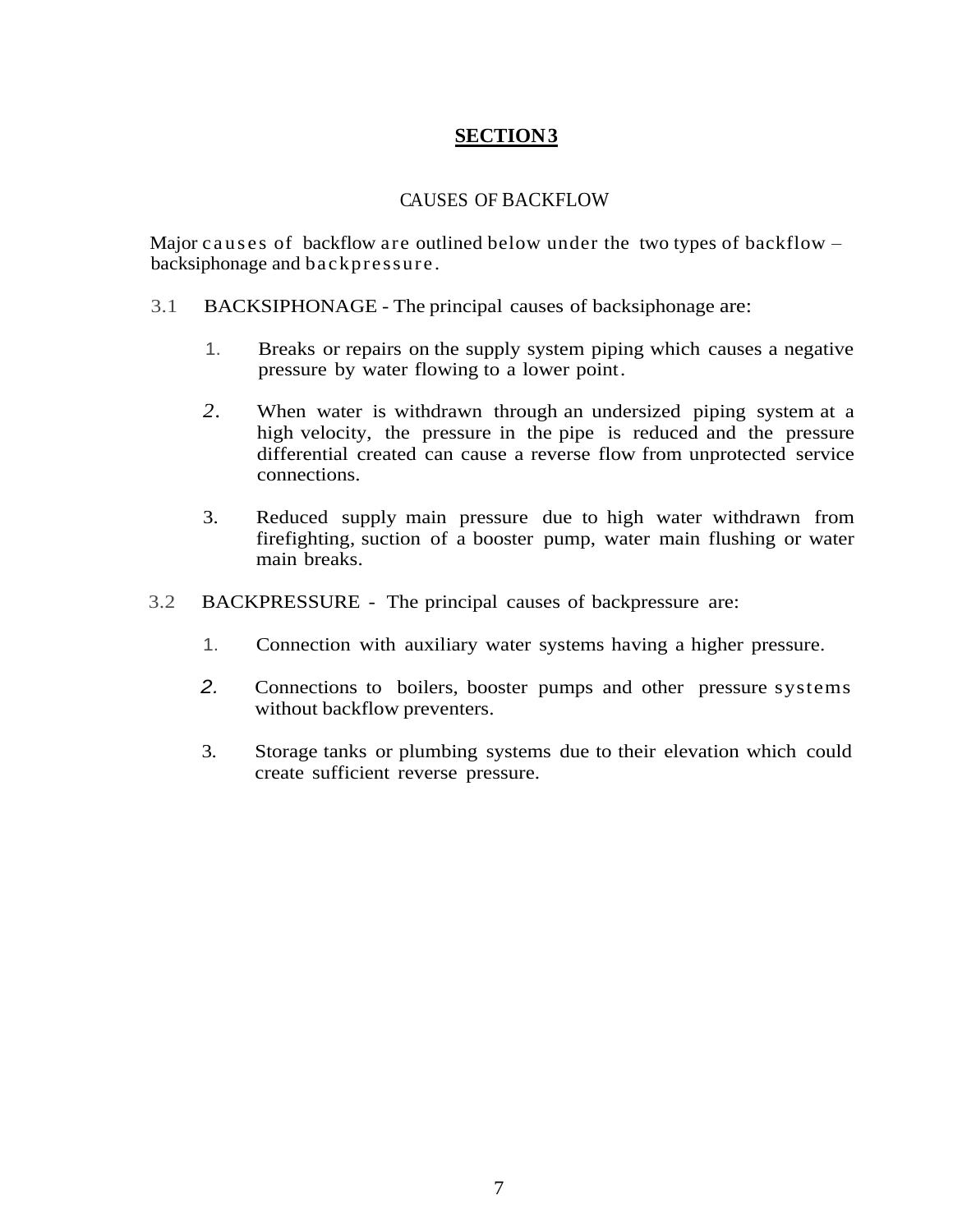## RESPONSIBILITY

4.1 WATER BOARD: The Board has primary responsibility for the prevention of contamination and pollution from entering the Board's potable water supply system. The Board's responsibility begins at the source of the public water supply and includes all the public water distribution system and ends at the service connection (point of delivery) to the consumer's water system. In addition, the Board shall determine the degree of hazard to the public potable water system. When the Board determines that a backflow prevention device is required to protect the public system, the Board shall require the consumer, at the consumer's expense, to install and maintain an approved backflow prevention device at each service connection.

. .

4.2 CONSUMER: The consumer is responsible for preventing pollutants and contaminants from entering his potable water system(s) or the public potable water system, starting at the point of delivery from the Board's public potable water system and includes all his water systems. The consumer, at his own expense, shall install, operate, h a v e t e s t e d and maintained an approved backflow prevention assembly as directed by the authority having jurisdiction. The consumer shall maintain accurate records of test and repairs made to backflow prevention a s s e m b  $\exists$  i e s. The records shall be on forms approved by the Water Board and shall include the list of materials or replacement parts used. The backflow prevention assembly must be tested by an approved tester, at the consumers expense, following installation of a new assembly, the required annual test, any repairs, overhaul, repiping or relocation of an existing assembly to ensure that it is in good operating condition and will prevent backflow. Tests, maintenance, and repairs of backflow prevention assemblies shall be made by an approved certified backflow prevention device tester and provided to the Water Board.

The consumer will always indemnify and save harmless the Board, their officers, agents and employees against all liability, claims of liability, any and all losses, cost of damage including death and loss of services and reasonable attorney's fees occurring, during or as a result of the failure of the consumer to properly maintain his system pursuant of the Cross-Connection Control and Backflow Prevention Program of the Water Board. The consumer, at his expense, will defend the Board and its officers, agents and employees in any suit brought against them because of such breach.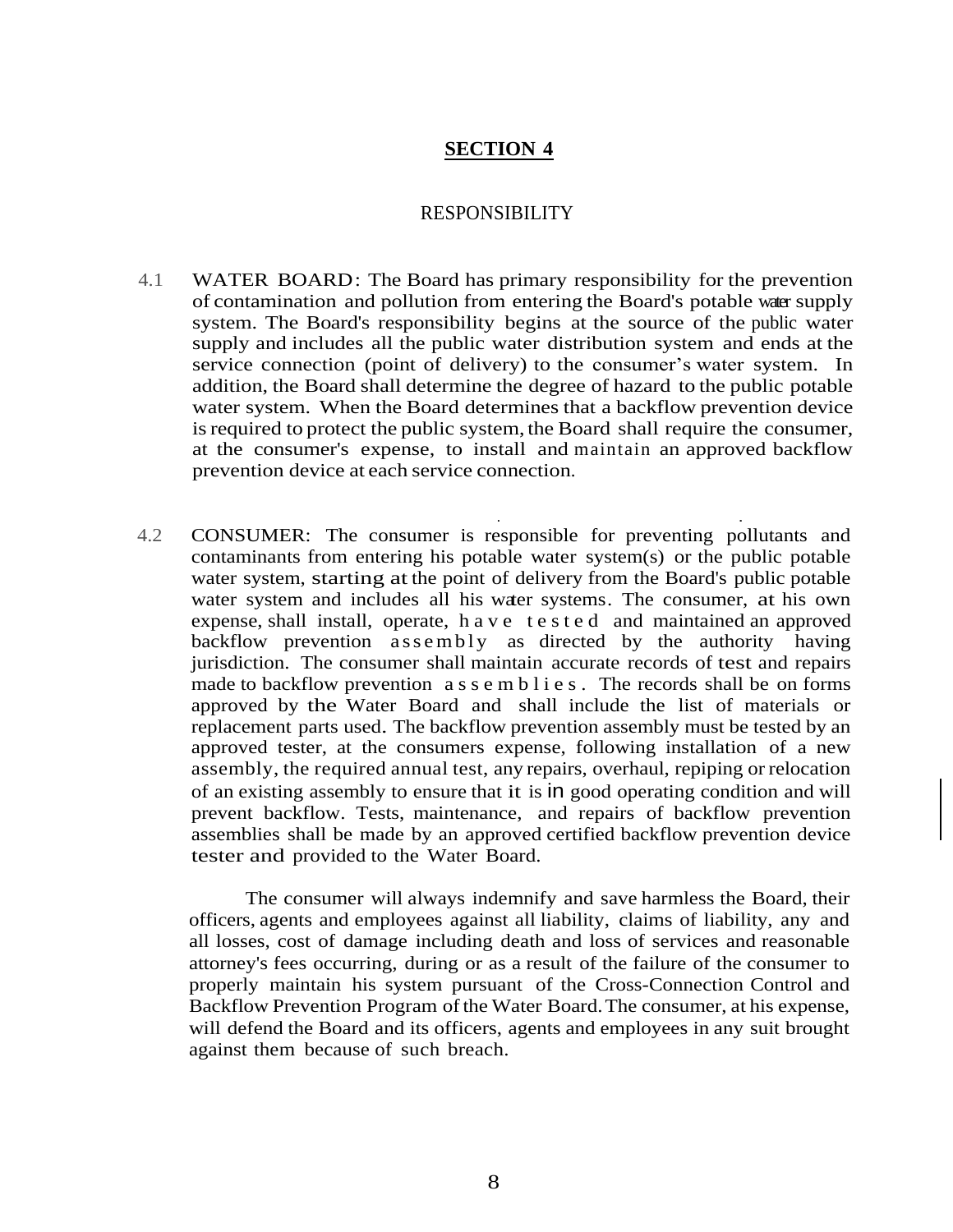4.3 CERTIFIED BACKFLOW PREVENTION DEVICE TESTER: When employed by the consumer to test, repair, overhaul or maintain backflow prevention devices, a backflow prevention device tester will have the following responsibilities:

The tester will be responsible for making competent inspections and for repairing or overhauling backflow prevention devices and making reports of such repair to the consumer and responsible authorities on forms approved by the Water Board and/or health agency having jurisdiction. The tester shall include the list of materials or replacement parts used. The tester shall be equipped with and be competent to use all the necessary tools, gages, manometers and other equipment necessary to properly test, repair and maintain backflow prevention assemblies. It will be the tester's responsibility to ensure that original manufactured parts are used in the repair of o r replacement of parts in backflow prevention assemblies. Itwill be the tester's further responsibility not to change the design, material or operational characteristics of an assembly during repair or maintenance without prior approval of the approving authority. A certified tester shall perform the work and be individually responsible for the competency and accuracy of all tests and reports. Each person who is certified to make competent tests or repairs, overhaul, and · make reports on backflow prevention assemblies, shall be conversant with applicable laws, rules and regulations, and shall have attended and successfully completed an approved Certification Program for Backflow Prevention Device Testers.

**BWWB TESTER'S LIST:** In order to be placed on BWWB Tester's List, you must have a current backflow certification from an **ACCREDITED** backflow school. Contact Ms. Carolyn to establish a date to take the BWWB Backflow written Test. A copy of your backflow certification must be given to Ms. Morgan on the day of the test. A SEVENTY PERCENT (70%) passing rate must be obtained in order to be placed on the **BWWB Tester's List.** 

**Additional**: For an updated Tester's List, please contact Carolyn Morgan at (205) 244-4251 or via email: Carolyn.Morgan@bwwb.org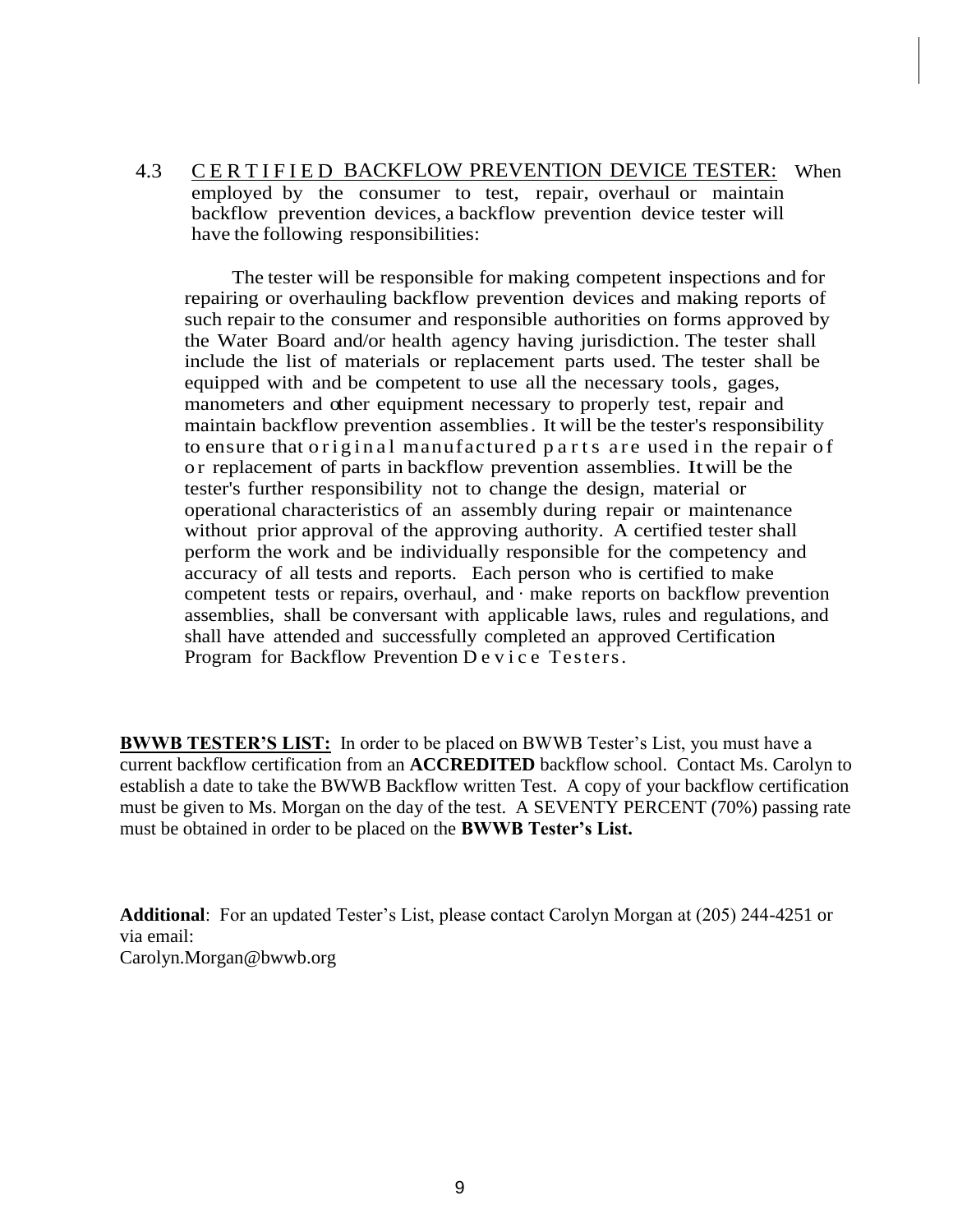### PENALTIES FOR NON-COMPLIANCE

- 5.1 DISCONTINUANCE OF SERVICE: The Water Board shall deny or discontinue water service to a consumer if a required backflow prevention device is not installed, tested and maintained; or if a cross - connection exists on the premises and there is inadequate backflow protection at the service connection. Water service shall not be restored to such premises until deficiencies have been corrected or eliminated tothe satisfaction of the Water Board. For detailed instructions regarding installation specifications and freeze protection procedures please see your backflow manufacturer's website.
- 5.2 DISCONTINUANCE OF APPROVAL BACKFLOW PREVENTION DEVICE TESTER - CERTIFIED: The Water Board may revoke or suspend its approval of a certified tester for improper testing, maintenance, reporting or other unethical practices connected with these devices.
- 5.3 UNAUTHORIZED USE OF FIRE HYDRANTS: The use of fire hydrants without the Water Board's written authorization is prohibited. Offenders may be prosecuted for theft and/or the actual or potential pollution or contamination of the public water system from backflow (see Section 7.3.4).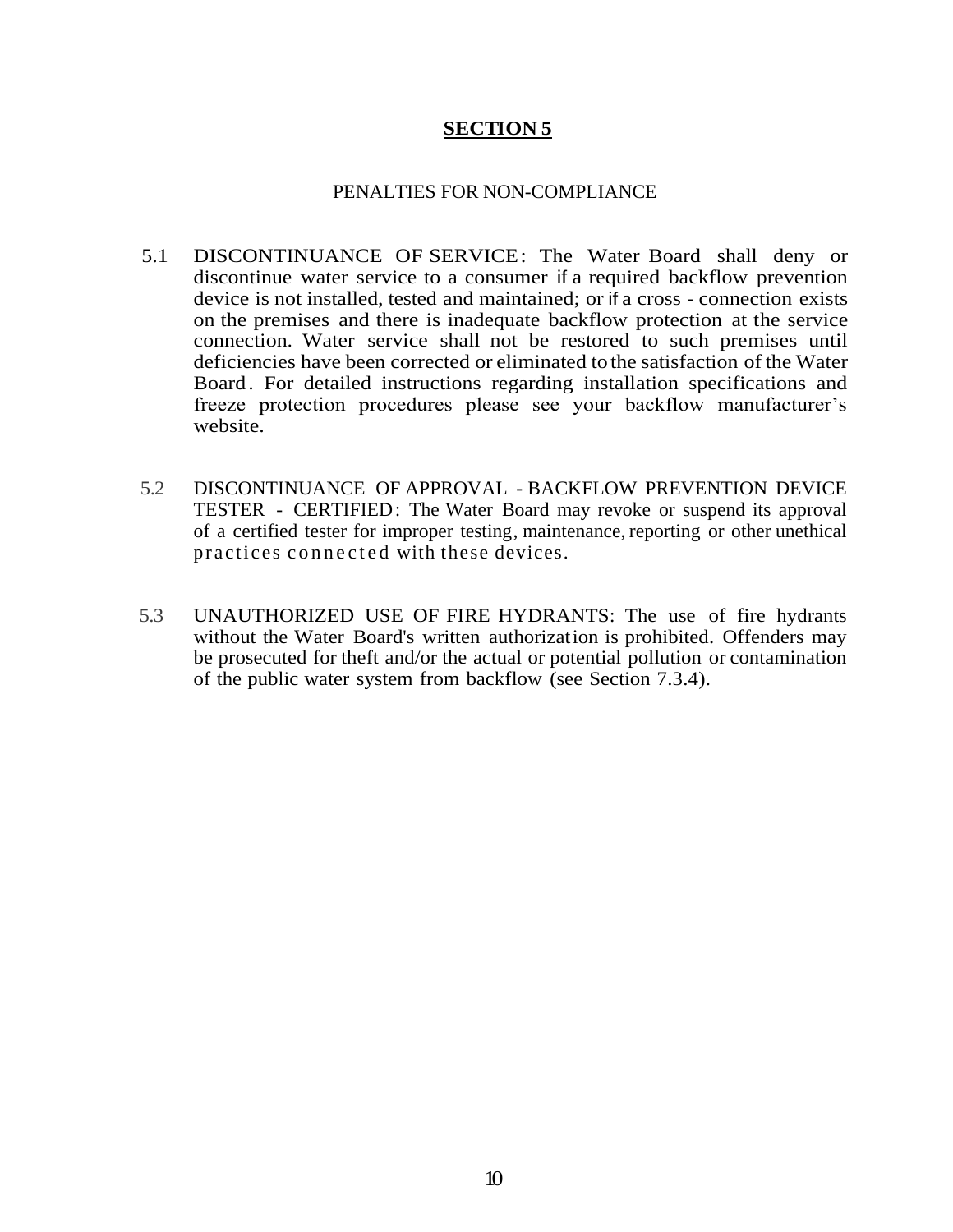## CROSS-CONNECTIONCONTROLANDBACKFLOWPREVENTION POLICY REQUIREMENTS

6.1 GENERAL POLICY: It is a primary responsibility of the Water Board to evaluate the hazards inherent in supplying a consumer's water system. When a hazard or potential hazard to the public water system is found on the consumer's premises, the consumer shall install an approved and appropriate backflow prevention device at each service connection to the premises. The type and location of devices to be installed shall be determined by the Water Board.

When approved backflow prevention equipment has been provided by the consumer at the point of delivery, the Water Board shall no longer be legally responsible with the consumer's internal water system. The responsibility to evaluate internal hazards to the domestic water system is that of the Department of Buildings and Inspection and/or Health Agency having jurisdiction. Should there be a change in the use of water on the premises that would affect the type of hazard to the public water system, the consumer or agency having jurisdiction should inform the Water Board.

- 6.2 NEW SERVICE CONNECTION: Applications for a service connection to the Board's water mains shall be evaluated to determine the degree of hazard and the type of backflow prevention device that may be required at the point of delivery. The applicant may be required to complete a Cross-Connection Control Questionnaire. Where adequate plans and specifications are not available and no realistic evaluation of the proposed water uses can be determined, the consumer or his authorized agent may be required to install the maximum backflow protection at the service connection. **For detailed instructions regarding installation specifications and freeze protection procedures please see the backflow assembly's manufacturer website.**
- 6.3 EXISTING FACILITIES: The Water Board shall conduct inspections and/or surveys of a consumer's premises with existing service connections to determine the degree of hazard to the public water system. The customer shall be notified in advance of an inspection and the reasons for the inspection. Should the Board determine that a backflow prevention device is required at the point of delivery to the consumer's service, the Board shall notify the consumer in writing of the necessity to install an approved backflow prevention device. Refusal by a consumer to allow an inspection or the installation of a required backflow preventer,shall cause the Board to discontinue service for non-compliance.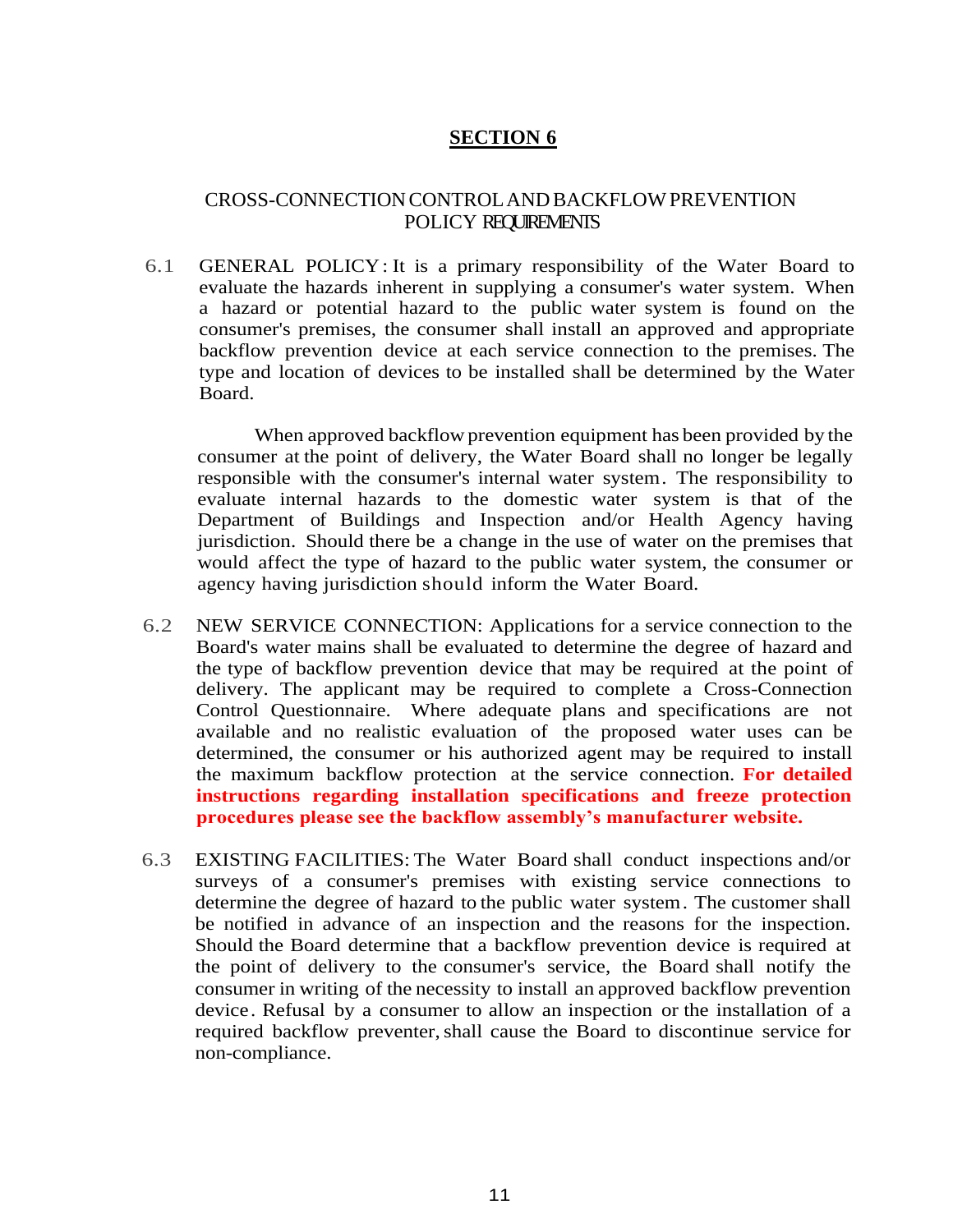6.4 MAINTENANCE AND TESTING OF BACKFLOW PREVENTERS: To assure the proper operation of backflow prevention devices, the consumer shall have thorough inspections and operation tests made within 30 days of installation and thereafter on an annual basis by an approved certified device technician (see Section 4.2 Responsibility - Consumer). **For detailed instructions regarding maintenance and testing procedures please see the backflow assembly's manufacturer website.**

Alabama Department of Environmental Management Code 335-7-9-.05 Effective: December 5, 1990 or latest amendments.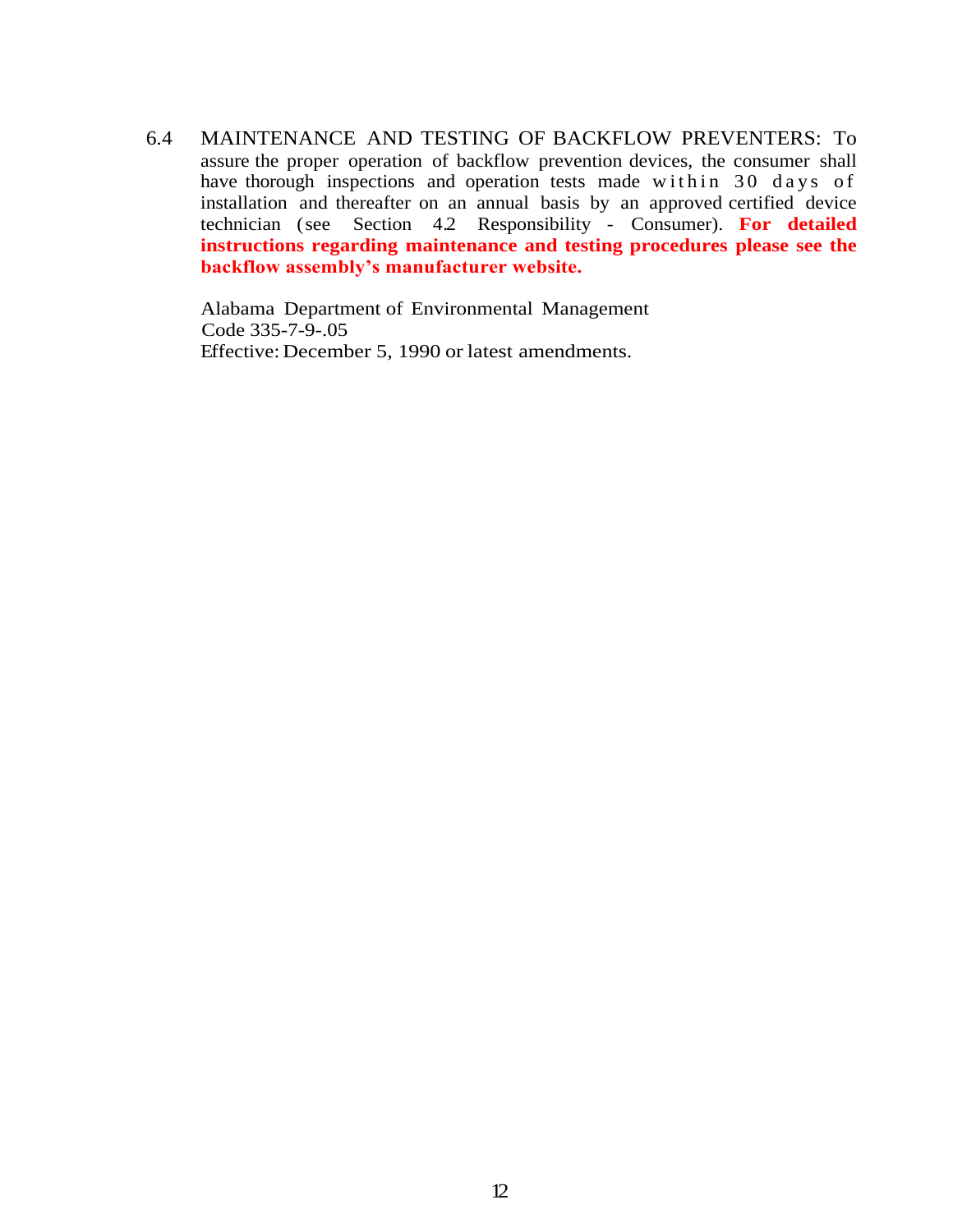## TYPICAL FACILITIES AND SYSTEMS REQUIRING BACKFLOW PREVENTION ASSEMBLIES

#### **7.1 – ABBREVIATIONS:**

## A.G. – AIR-GAP SEPARATION D.C. – DOUBLE CHECK VALVE R.P. – REDUCED PRESSURE PRINCIPLE

- **ALL COMMERCIAL DOMESTIC SERVICES WILL REQUIRE A REDUCE PRESSURE PRINCIPLE BACKFLOW PREVENTER**
- **FIRE SYSTEMS (SEE SECTION 8)**
- **IRRIGATION SYSTEMS (SEE SECTION 7.3.2)**
- **RESIDENTIAL (BACKFLOW DETERMINED BY HAZARD TYPE) (SEE SECTIONS 6.2 AND 6.3)**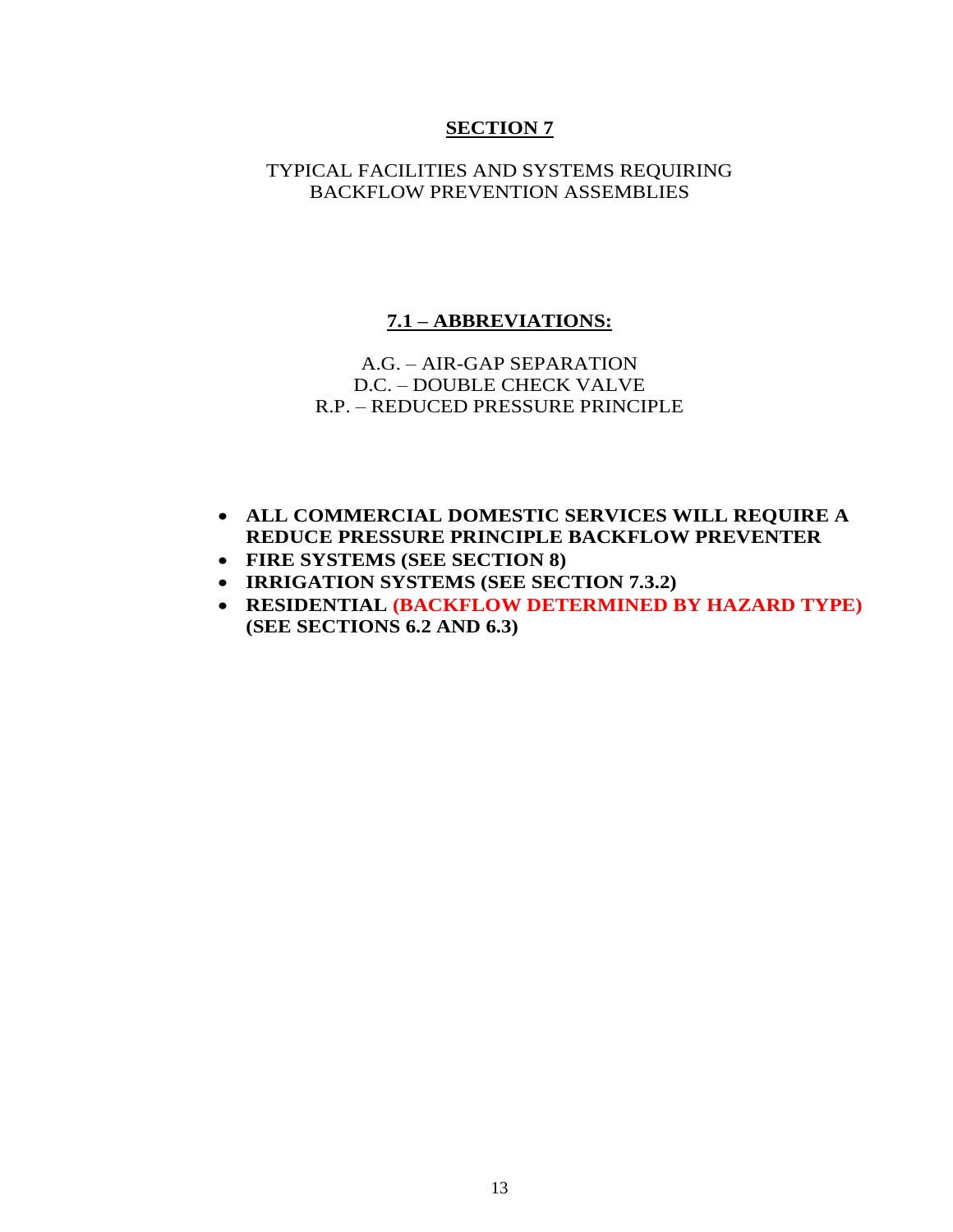# **7.2 – LIST OF SYSTEMS AND FACILITIES ALONG WITH THE TYPES OF BACKFLOW REQUIRED:**

This list of facilities that may endanger the public water system is a guideline and should not be construed as being complete. The type and location of devices to be installed shall be determined by the Water Board.

| Agricultural processing facilities                                                 |           |
|------------------------------------------------------------------------------------|-----------|
| Aircraft and missile plants                                                        | RP        |
| Amusement parks                                                                    | RP        |
| Animal hospitals and clinics                                                       | RP        |
| Automotive plants                                                                  | <b>RP</b> |
| Beverage bottling plants                                                           | RP        |
| <b>Breweries</b>                                                                   | RP        |
| Buildings (multistory) with or without booster pumps and or water<br>storage tanks | RP        |
| Buildings with sewage ejectors                                                     | RP        |
| Canneries, packing houses, and reduction plants                                    | RP        |
| Car wash                                                                           | RP        |
| Chemical plants                                                                    | RP        |
| Chemically treated water systems                                                   | RP        |
| Dairies and cold storage plants                                                    | RP        |
| Dental buildings                                                                   | RP        |
| Dye works                                                                          | RP        |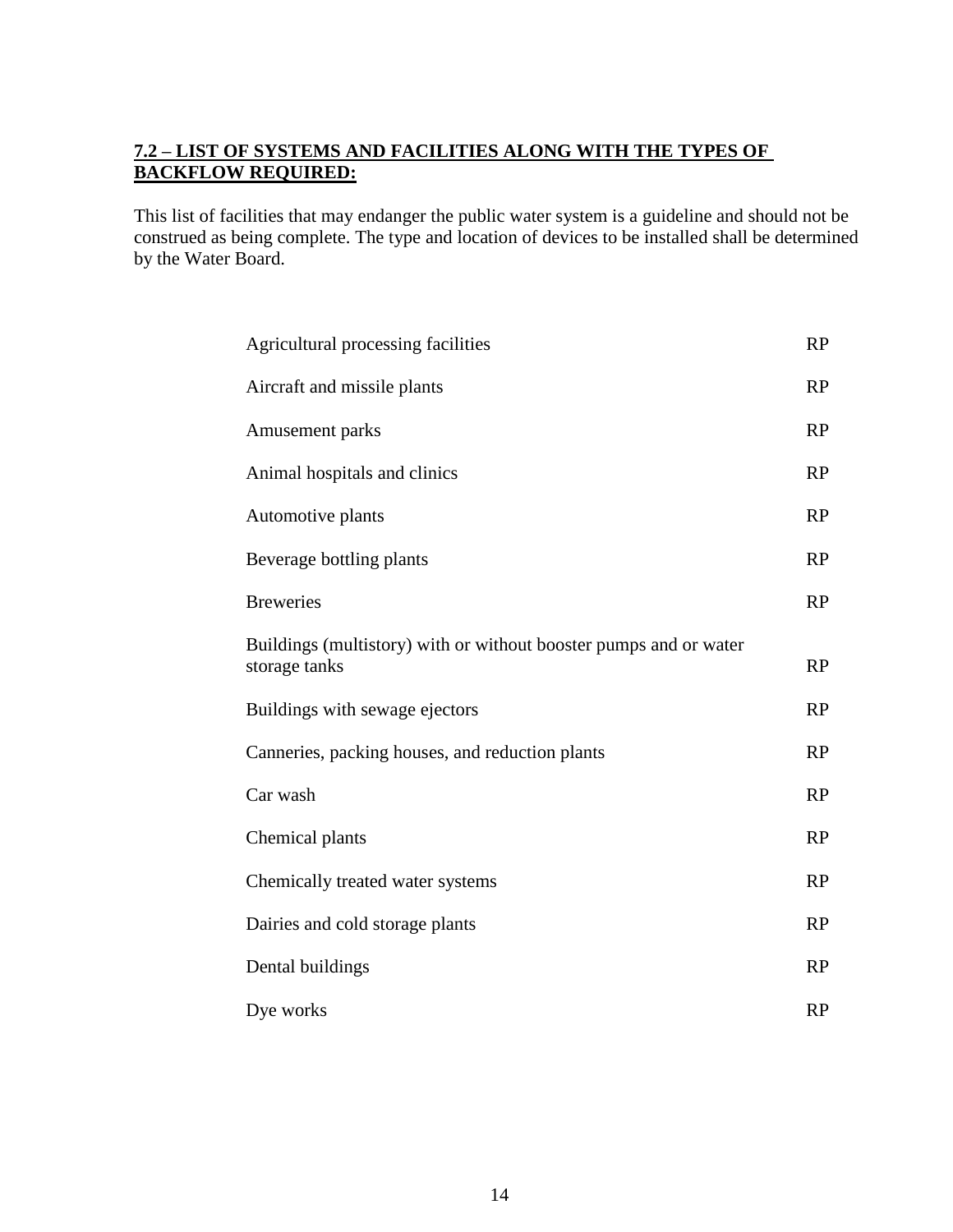| Fertilizer plants and spray distributors                    | RP        |
|-------------------------------------------------------------|-----------|
| Film laboratory or processing plant                         | RP        |
| Fire systems (see section 8)                                | DC or RP  |
| Food processing plants                                      | RP        |
| Funeral homes                                               | RP        |
| Hospitals, clinics. Medical building, or office             | RP        |
| Irrigation system (see section 7.3.2)                       | DC or RP  |
| Laboratories                                                | RP        |
| Laundry or dry-cleaning facilities (see section 7.3.3)      | RP        |
| Manufacturing, processing, and fabricating plants           | RP        |
| Mobile home parks                                           | RP        |
| Morgues and mortuaries                                      | RP        |
| Motion picture studios                                      | RP        |
| Multiple services to aa single premise                      | RP        |
| Nursing homes                                               | RP        |
| Oil and gas refineries, storage, or transmission facilities | RP        |
| Paper production plants                                     | RP        |
| Pesticides (exterminating companies)                        | <b>RP</b> |
| Pet shops                                                   | RP        |
| Plating plants                                              | RP        |
| Private wells                                               | RP        |
| Radioactive materials plant or facilities                   | RP or AG  |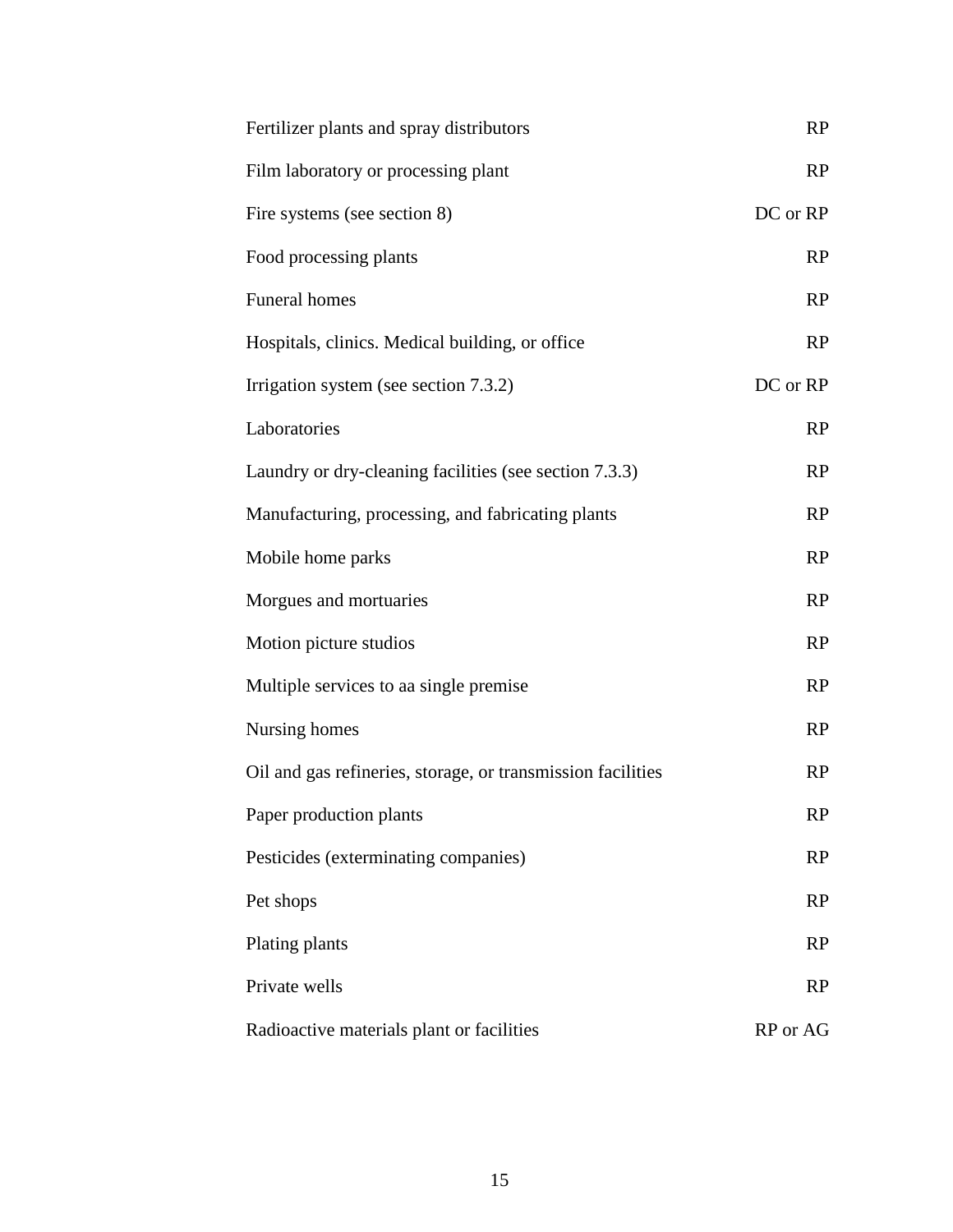| Restricted, classified, or other closed facilities | RP or AG |  |
|----------------------------------------------------|----------|--|
| Rubber plant                                       | RP       |  |
| Sand and gravel plants                             | RP       |  |
| Schools (elementary, high, college, and technical) | RP       |  |
| Sewer treatment plants and pumping stations        | RP or AG |  |
| Shopping centers                                   | RP       |  |
| Swimming pools and ponds                           | RP       |  |
| Tanneries                                          | RP       |  |
| Therapeutic tanks and hot tubs                     | RP       |  |
| Waterfront facilities                              | RP       |  |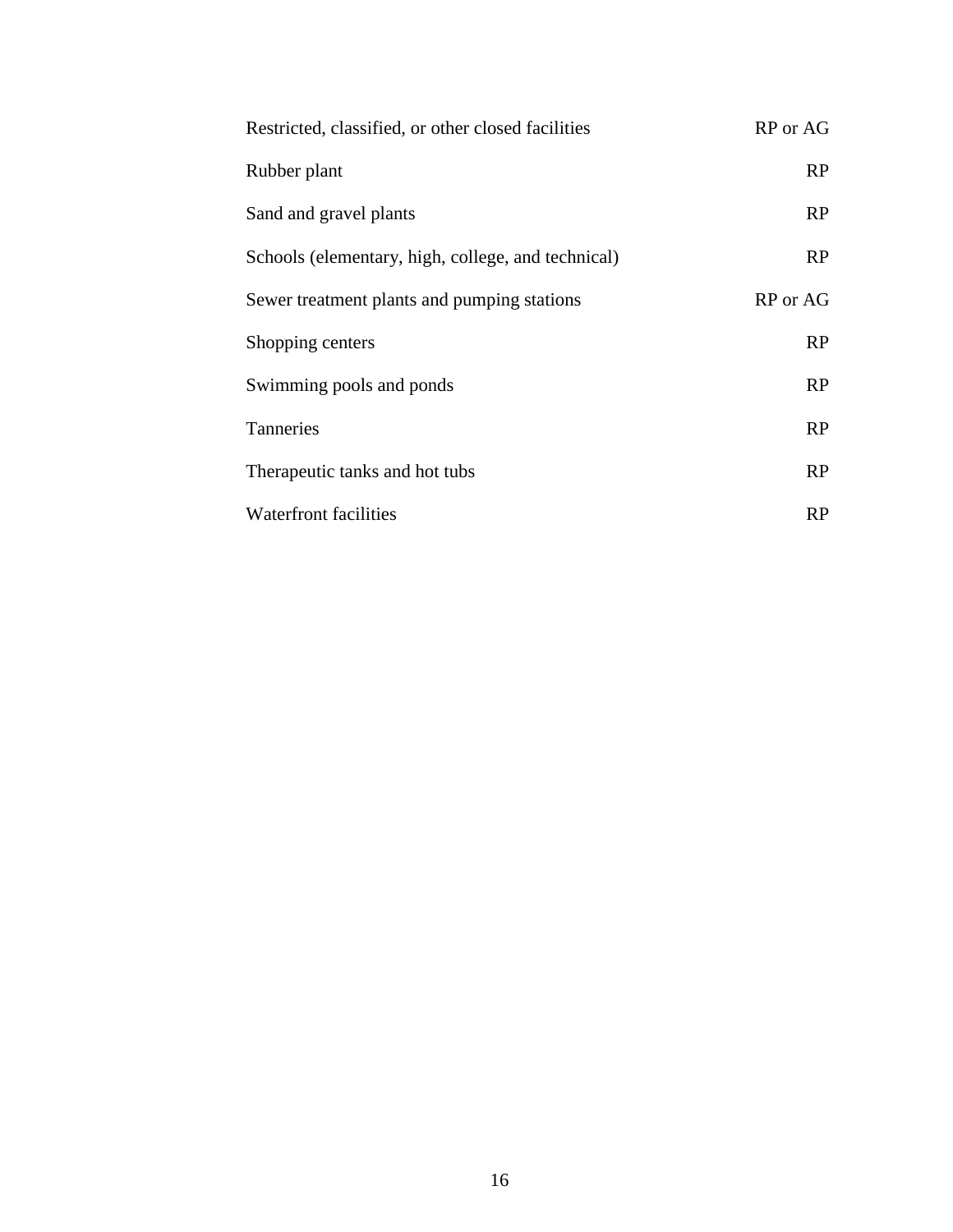#### 7.3 ADDITIONAL LIST OF SYSTEMS AND FACILITIES

.1 FARMING OPERATIONS: Poultry Houses with automatic proportioning pumps or feeder barrels for supplying water with live virus or other medication, livestock watering troughs, diluting and mixing of pesticides, insecticides and liquid fertilizers, hose bibs situated on premises with livestock, kennels or where chemicals are used. - RP

.2 IRRIGATION (LAWN SPRINKLER) SYSTEMS: Irrigation systems equipped with pumps, injectors, pressurized tanks or facilities for injecting chemicals, such as fungicides, pesticides, herbicides, and other toxic or objectionable substances, and subject to contamination from submerged inlets/sprinkler heads and auxiliary supplies RP

.3 LAUNDRY AND DRYEING FACILITIES: Laundry machines having under rim or bottom inlets, dry cleaning equipment, solvent reclaim facilities; storage tanks with recirculating pumps; dye v a t s with toxic chemicals; shrinking, bluing and  $dy \, e \, i \, n \, g$  m achines connected recirculating systems; boilers, steam lines and heat exchanges. - RP

.4 FIRE HYDRANTS: The miscellaneous uses of water from fire hydrants by other than authorized personnel is prohibited, offenders may be prosecuted for theft and actual or potentially endangering the Board's public potable water supply with pollution or contamination. The Board may permit the use of water from a fire hydrant for construction or other purposes provided the applicant shall properly apply for, and adhere to backflow prevention requirements on fire hydrant DC, RP permits (degree of hazard). or AG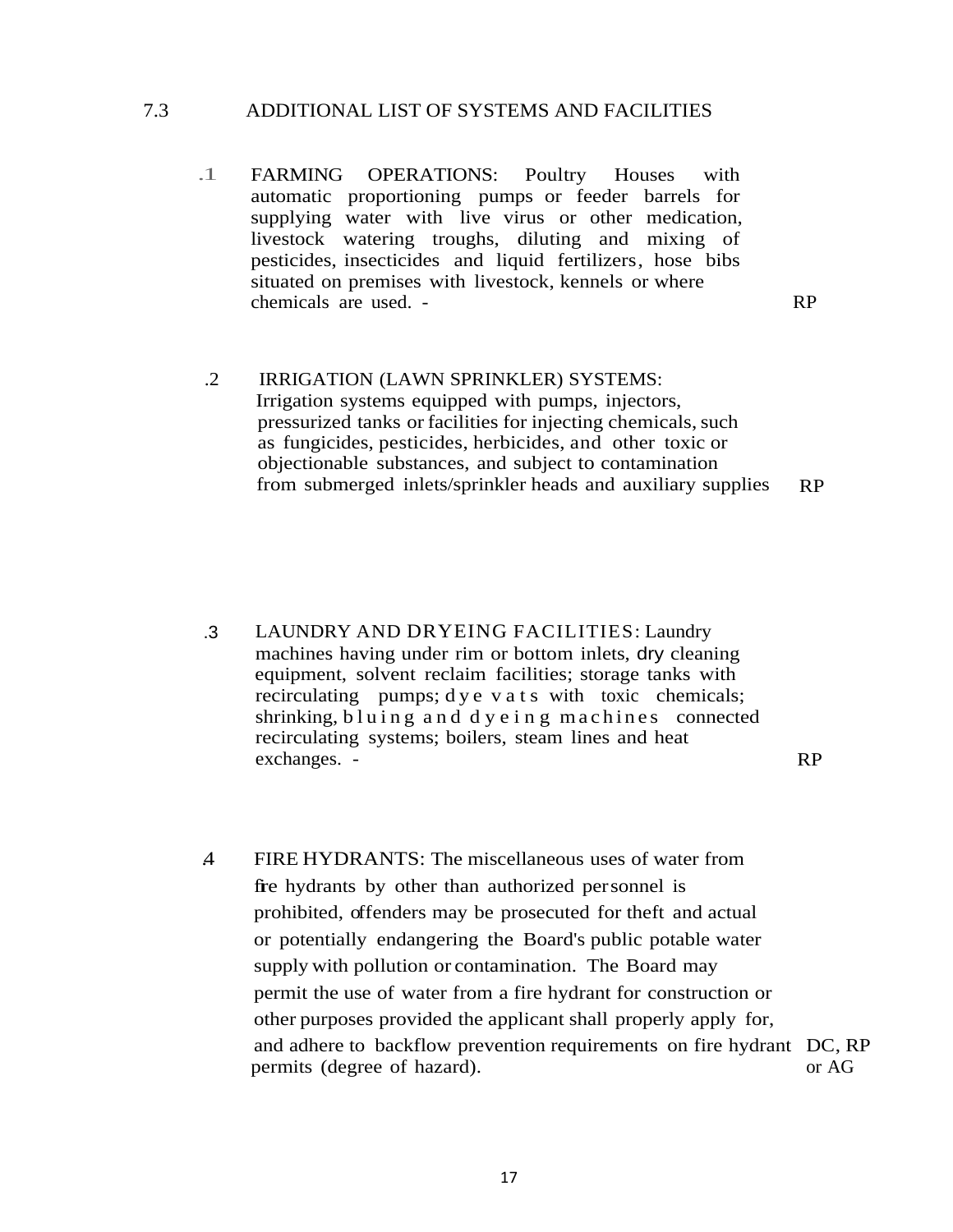- .5 JOCKEY PUMPS:When a jockey pump (an auxiliary pump with high-head and low-capacity characteristics) is required to maintain elevated pressure within the consumer's system, an approved backflow prevention assembly shall be installed on the upstream side of the pump (see Section 9).
- 7.4 THERMAL EXPANSION CONTROL DEVICE: If water is heated in the consumer's water system that has been closed by the installation of a backflow preventer,a pressure reducing valve, or other checking devices, an approved THERMAL EXPANSION CONTROL DEVICE should be installed by the consumer as required by the agency having jurisdiction, to limit the pressure build-up of the water heater.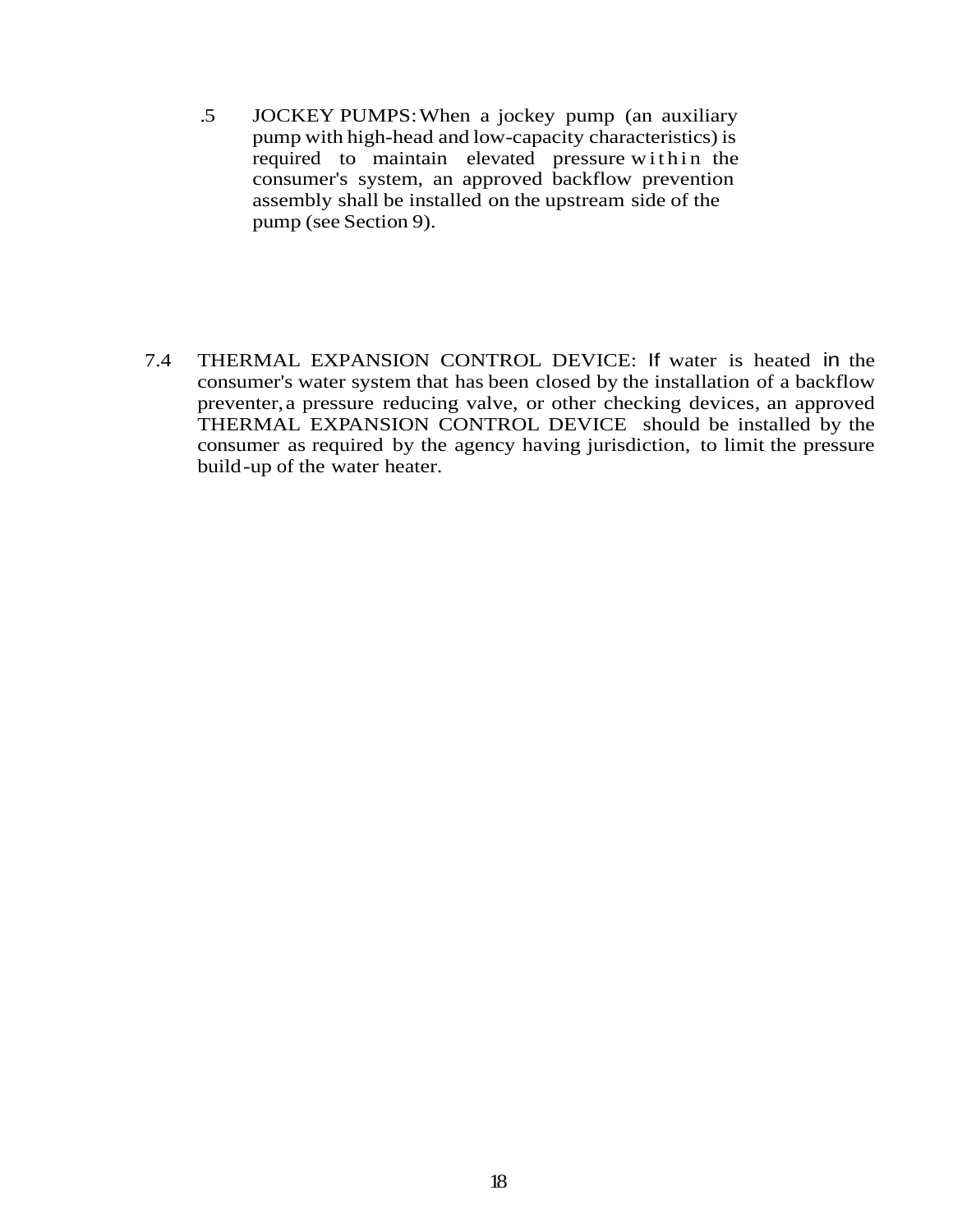#### FIREPROTECTION SYSTEMS

8.1 An approved backflow prevention assembly and/or detector device shall be installed on each fire service where the Water Board determines that a hazard or potential hazard to the public water system exists. The type and location of the device shall be determined by the Board.

For Cross-Connection Control and Backflow Prevention, f i r e protection systems are classified by the Water Board as follows:

> MINIMUM TYPE OF PROTECTION REQUIRED:

CLASS 1- Has wet or dry fire sprinkler system, serving consumer's buildings classified as low pollution hazard, service piping must be ductile iron cement lined (DICL). No unlined steel pipe; direct connection from Boards water main only; no fire department connection on the water supply side of the check valve; no tanks or physical connection to other water supplies or such supplies be available to the premises; no antifreeze, fomite or other additives of any kind; sprinkler drains must discharge to atmosphere, dry wells or other safe outlets.

CLASS 2 - Has sprinklers and/or hose connections with an electronic flow alarm, direct connection from the Board's water mains only; no tanks or reservoirs; no physical connection from other water supplies; no antifreeze or other additives of any kind; no connections to foam systems; no private fire hydrants; all sprinkler drains discharge to atmosphere, dry wells or other safe outlets. The system has one or more private fire hydrants;

DC

DC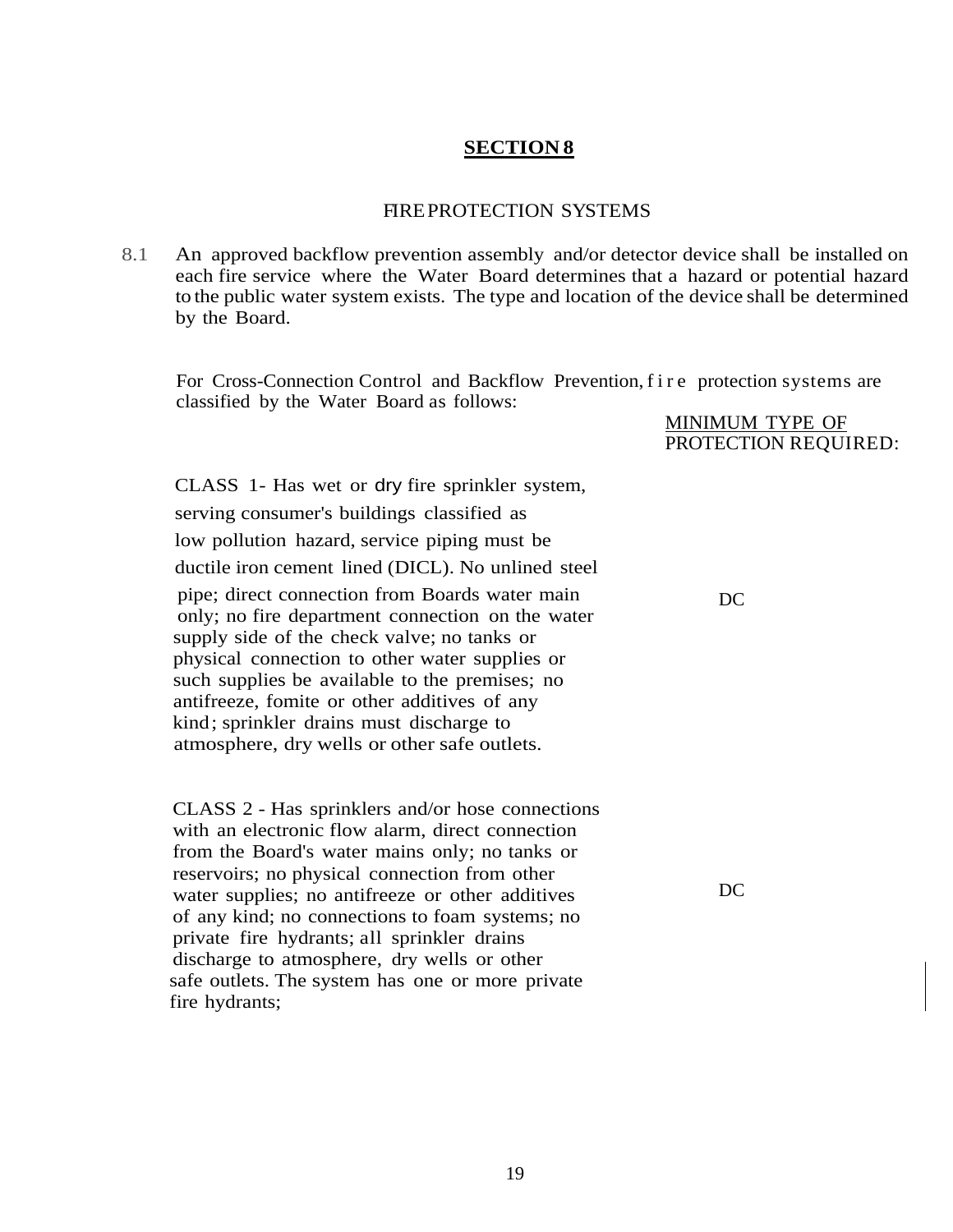CLASS 3 - Has sprinklers, and/or hose connections with an electronic flow alarm, direct connection from Board's water mains, plus: elevated storage tanks; fire pumps taking suction from above ground covered reservoirs or tanks; and pressure tanks. (All storage facilities are filled by a metered connection to the Board's water main only.) Could have private hydrants. CLASS 4 - Same as Class 2, except with an auxiliary water supply on or available to the premises; or an auxiliary supply located within 1*,*700 feet of a pumper connection. Could have private fire hydrants. CLASS 5 - Directly supplied from Board's water mains, and interconnected with auxiliary supplies such as pumps taking suction from reservoirs exposed to contamination, or rivers and ponds; driven wells; mills or other industrial water systems; or where antifreeze, foaming substance, biological, or chemical additives are used. CLASS 6 – Has self-draining fire hydrants and/or hose connections without an electronic flow alarm, directly supplied from Board's water mains only, on premises presenting a pollution hazard such as apartment, townhome, and office complexes, schools, warehouses, or similar facilities, and where ground seepage of pollution but not toxic materials may occur. CLASS 6A - Has self-draining fire hydrants and/ or hose connection on premises presenting a health or system hazard such as chemical plants, petroleum plants, stock yards, bulk storage yards, DC RP AG or RP

sewer plants, or similar facilities, and where ground seepage of toxic materials may occur.

20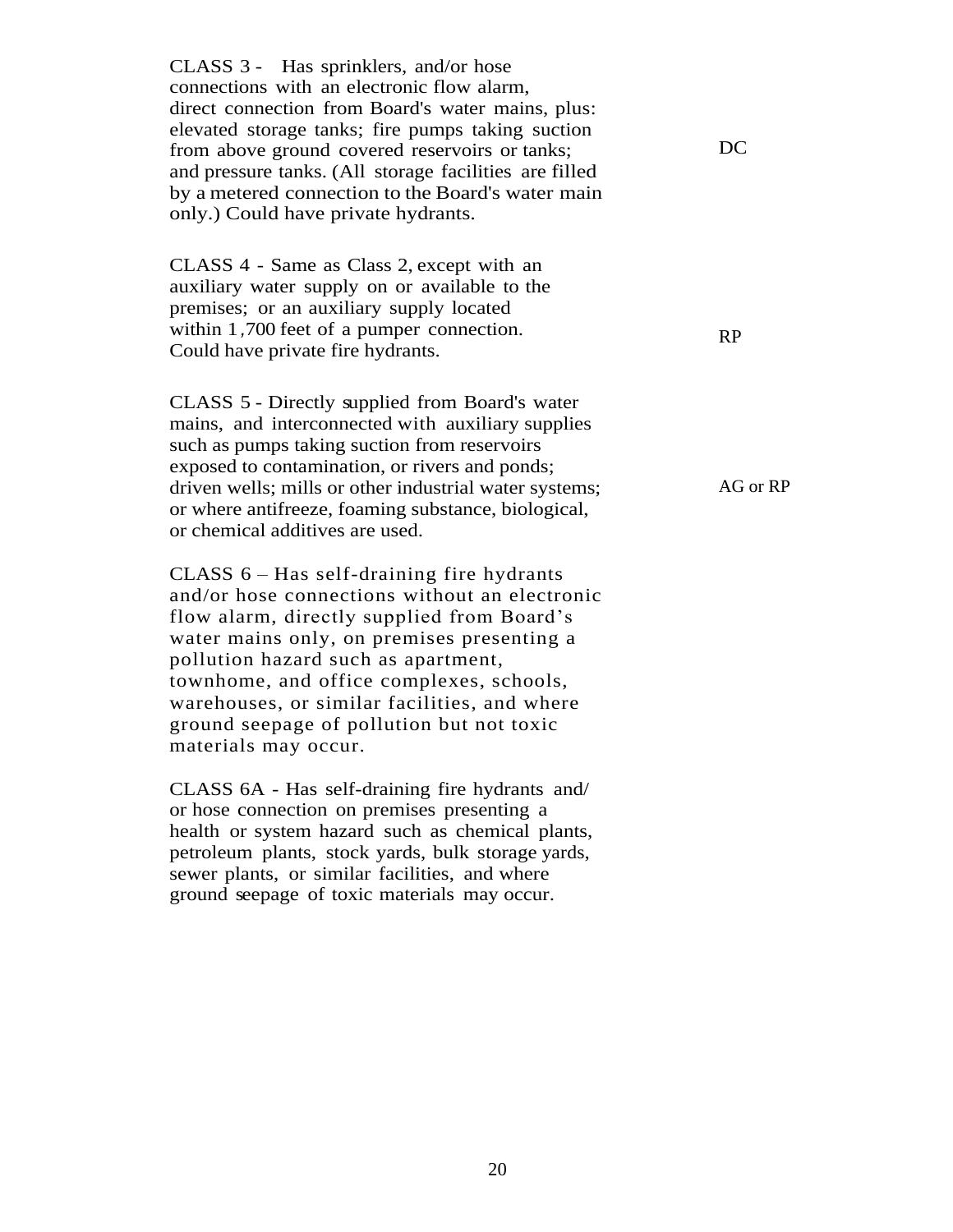8.2 BOOSTER PUMPS: If a fire pump is required within the consumer's premises and is directly supplied from the Board's water mains, there is a possibility of creating a negative pressure in the water supply line. This condition is conducive to contaminating the water system by backflow through cross-connections or from leaks within the distribution system.

Booster pumps shall not be installed where there is not a satisfactory supply of water to maintain a minimum residual pressure of at least 20 PSI at peak demand. If a larger flow rate is needed, it must be obtained by installing larger water mains supplying the area or an on-site storage tank at the consumer's expense.

The installation of uncontrolled high capacity fire pumps exceeding the carrying capacities of the Board's supply mains are prohibited. All booster pumps, unless supplied directly from the consumer's storage tank, must have appropriate controls to prevent the suction pressure from being lowered below 20 PSI.

8.3 JOCKEY PUMPS: If a jockey pump (a pump with high-head and low-capacity characteristics) isrequired to maintain elevated pressure within the consumer's system, the pump must be located on the downstream side of an approved backflow prevention assembly as appropriate by class of the system. (see Section 9)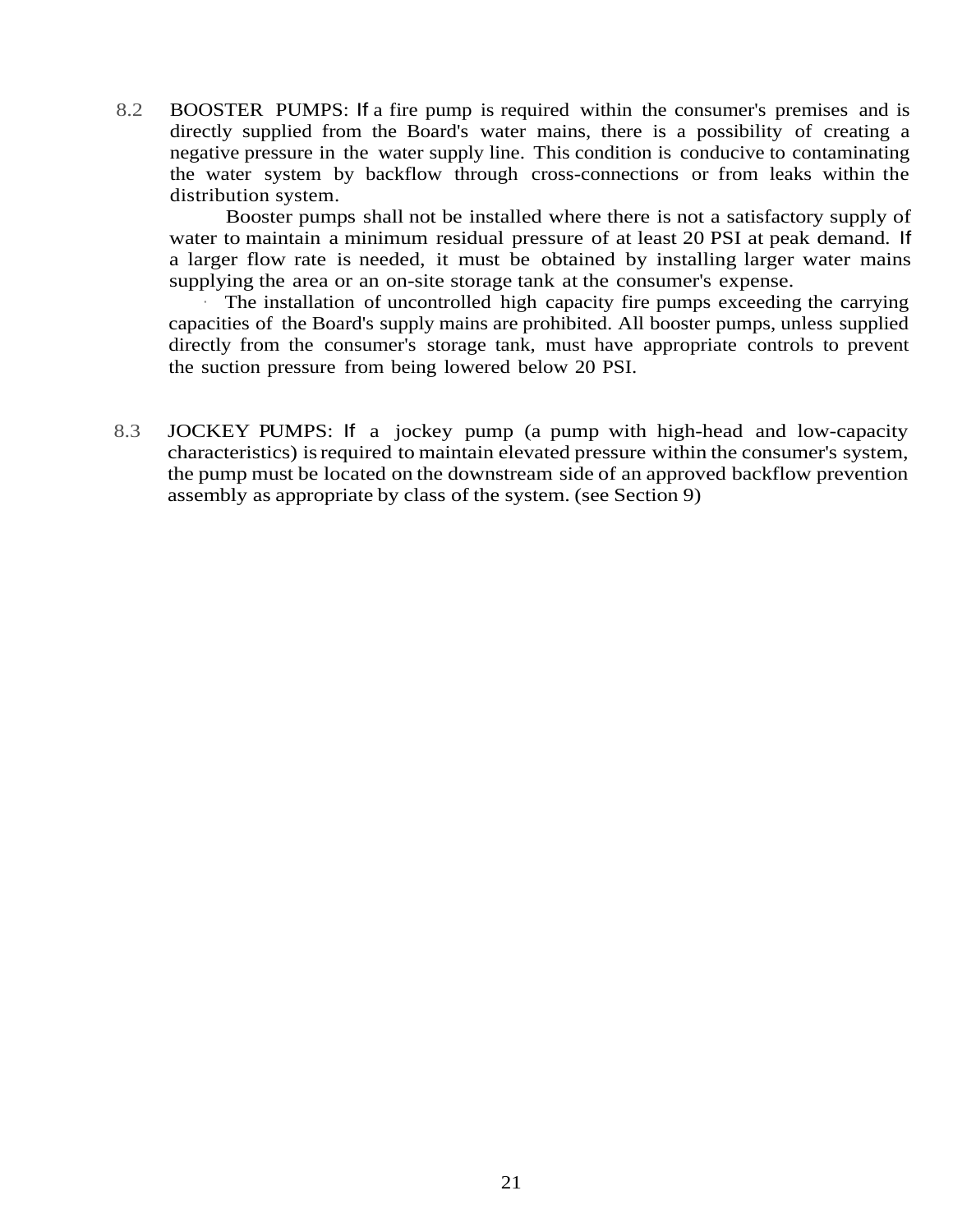#### INSTALLATION OF DEVICES

- 9.1 GENERAL REQUIREMENTS: Backflow prevention and detector assemblies shall be situated on the consumer's premises as close to the service connection and property line as practicable, generally within  $6 - 10$  feet of the meter setting. They shall be installed in the position as recommended by the manufacturer and should be protected from freezing. **For detailed instructions regarding installation specifications and freeze protection procedures please see the backflow assembly's manufacturer website.** No intervening connections or by-passes shall be between the service connection and outlet side of the device, except for by-pass meter piping on detector assemblies. All assemblies must be tested within 30 days of installation and annually thereafter by an approved certified device tester.
	- 9.2 AIR-GAP SEPARATION (AG): Air-gap separation as specified by the Board; see figure 9.02. An approved air-gap separation shall be a distance of at least two (2) times the inside diameter of the supply pipe measured vertically above the overflow rim of the vessel, with a minimum distance of one (1") inch (2.54 cm.).
	- 9.3 DUAL CHECK VALVE (DUC): This device shall not be buried in earth but may be installed below ground in a vault or meter box to allow repairing of the device. A positive shut-off valve and union shall be adjacent to the inlet side of the device. This device is for residential use only and is not testable; see figure 9.03.
- 9.4 DOUBLE CHECK VALVE (DC): This assembly shall not be buried in earth, but may be installed below ground in a vault provided the four test cocks are fitted with brass plugs. A positive shut-off valve shall be on the inlet and outlet sides of the as s e m b l y. Three ball valve test cocks shall be on the assembly, a fourth test cock shall be on the inlet side of the No. 1shutout valve. A union or flange should be adjacent to the inlet and outlet sides of the assembly; see figure 9.04.
- 9.5 REDUCED PRESSURE PRINCIPLE (RP): Reduced pressure backflow preventers shall not be buried or installed inbelow ground vaults. This assembly shall be installed above ground and so located to prevent any relief or vent opening from being submerged at any time. When installed in above ground vaults, there shall be drain outlets to the outside of the vault at grade level. The assembly shall be positioned in the vault so the relief or vent opening is a minimum of twelve inches 12" above final grade level outside the vault. The drain outlet in the vault shall be a minimum of four (4) times the area of the relief or vent opening on the device. A positive shut-off valve shall be on the inlet and outlet sides of the device. Three ball valve test cocks shall be on the device, a fourth test cock shall be on the inlet side of the No. 1 shutout valve. A union or flange should be adjacent to the inlet side of the device; see figure 9.05.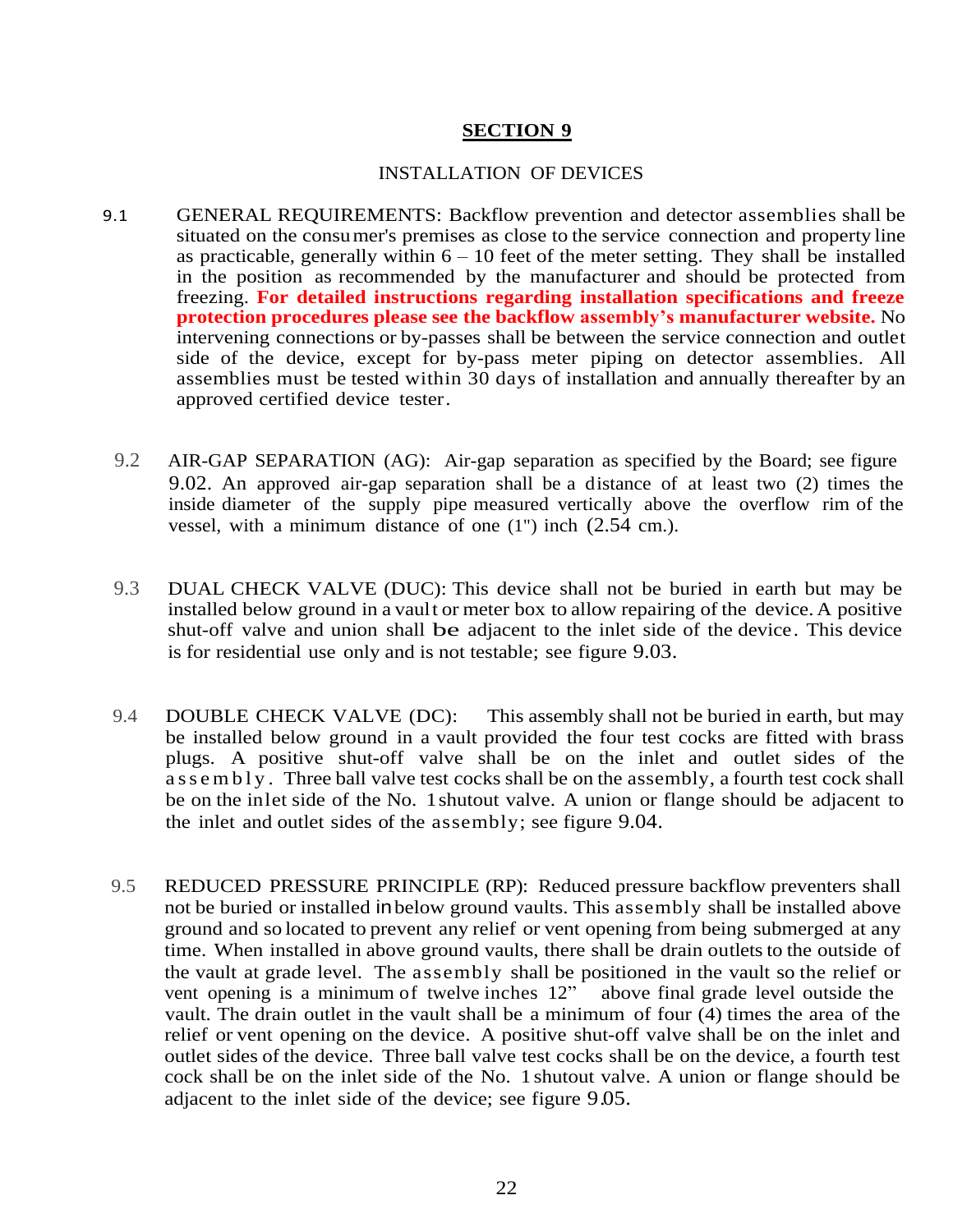- 9.6 DETECTOR DOUBLE CHECK VALVE (DDC): This device is for fire systems only, and is an approved backflow preventer. The device may be installed below ground in a vault as specified by the Board; see figure 9.07: The four ball valve test cocks on the device shall be fitted with brass plugs. A union or flange should be adjacent to the inlet and outlet side of the device.
- 9.7 DETECTOR REDUCED PRESSURE PRINCIPLE (DRP): This device is for fire systems only and is an approved backflow preventer. This device shall not be buried or installed in below ground vaults. The device shall be installed above ground and so located to prevent any relief or vent opening from being submerged at any time. When installed in above ground vaults, as specified by the Board; see figure 9.08; there shall be a drain outlet to the outside of the vault at grade level. The drain outlet(s) shall be a minimum of four (4) times the area of the relief or vent opening on the device. A union or flange should be adjacent to the inlet side of the device.
- 9.8 PRESSURE VACUUM BREAKER (PVB): An assembly consisting of an independently operating, internally loaded check valve, an independently operating, loaded air-inlet valve located on the discharge side of the check valve, with properly located resilient-seated test cocks and tightly closing resilient-seated shutoff valves attached at each end of the assembly designed to be operated under pressure for prolonged periods of time to prevent backsiphonage. The pressure vacuum breaker may not be subjected to any backpressure.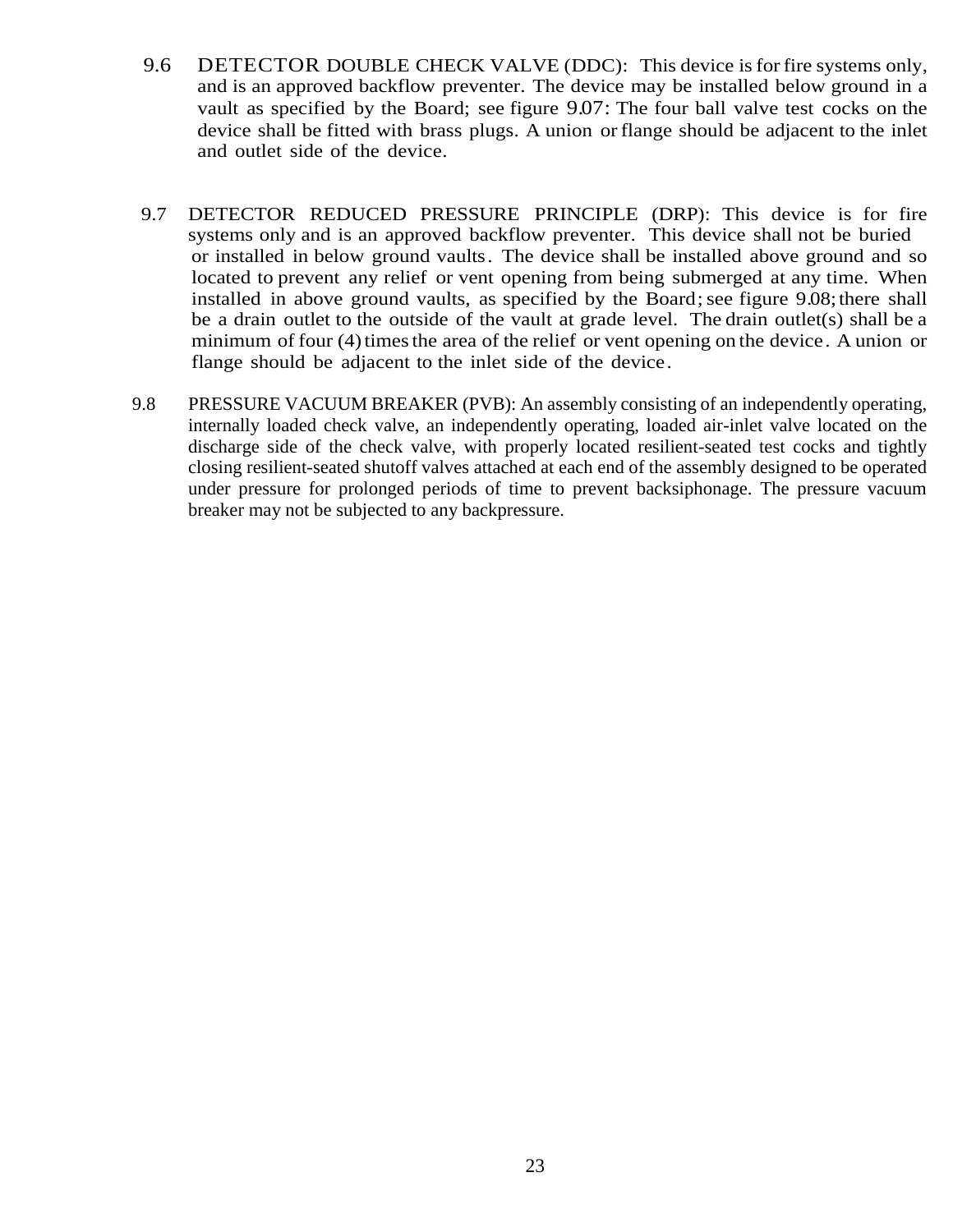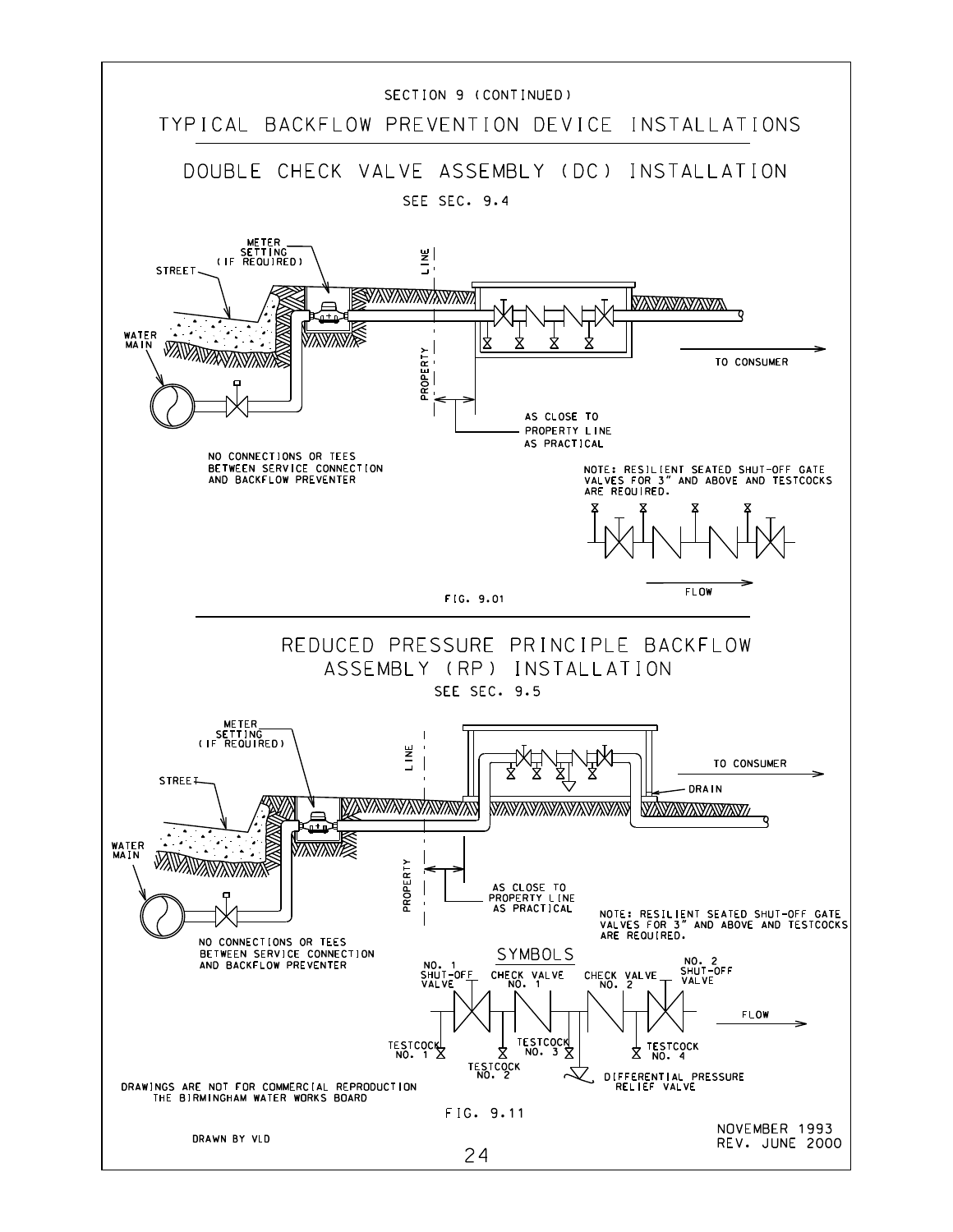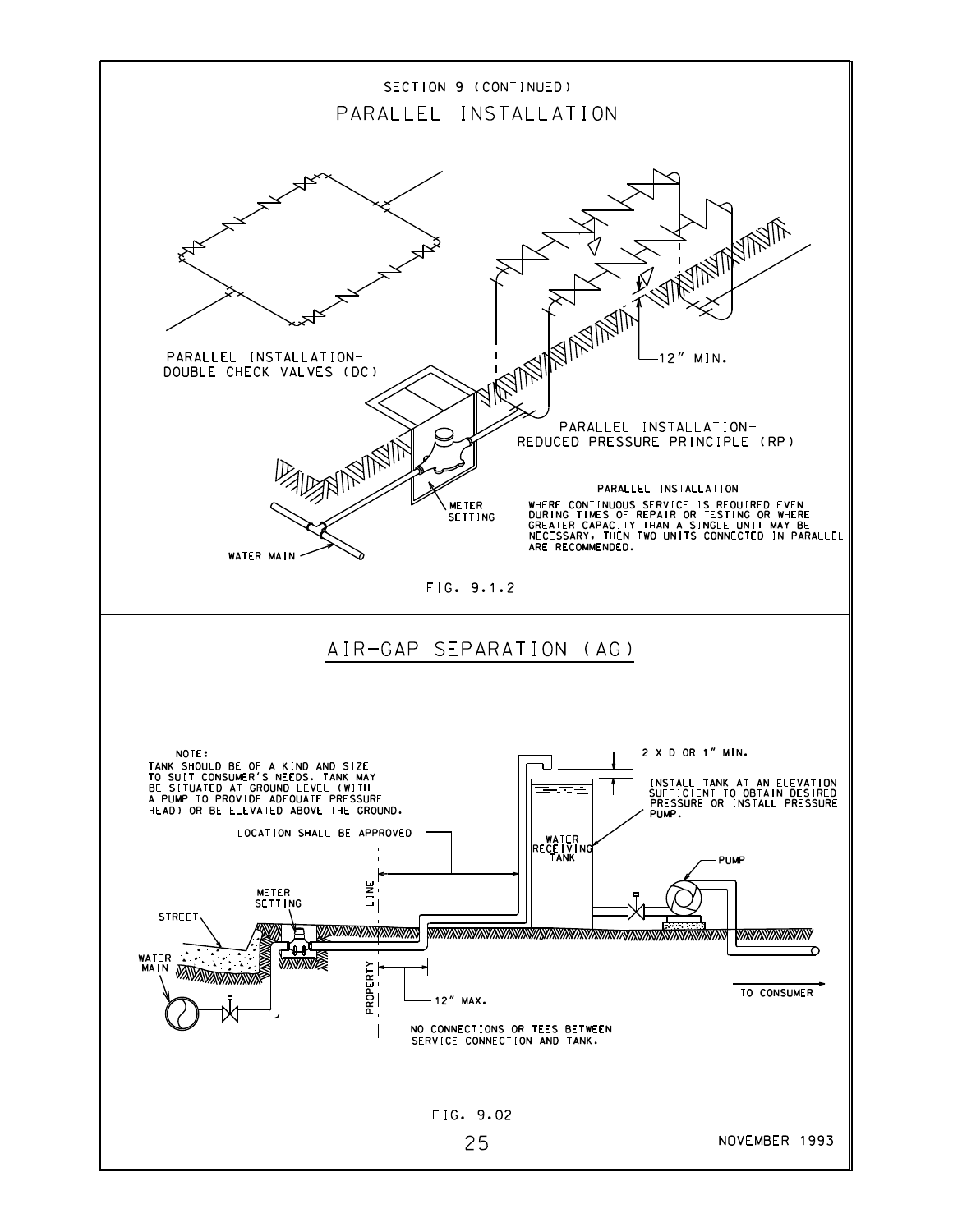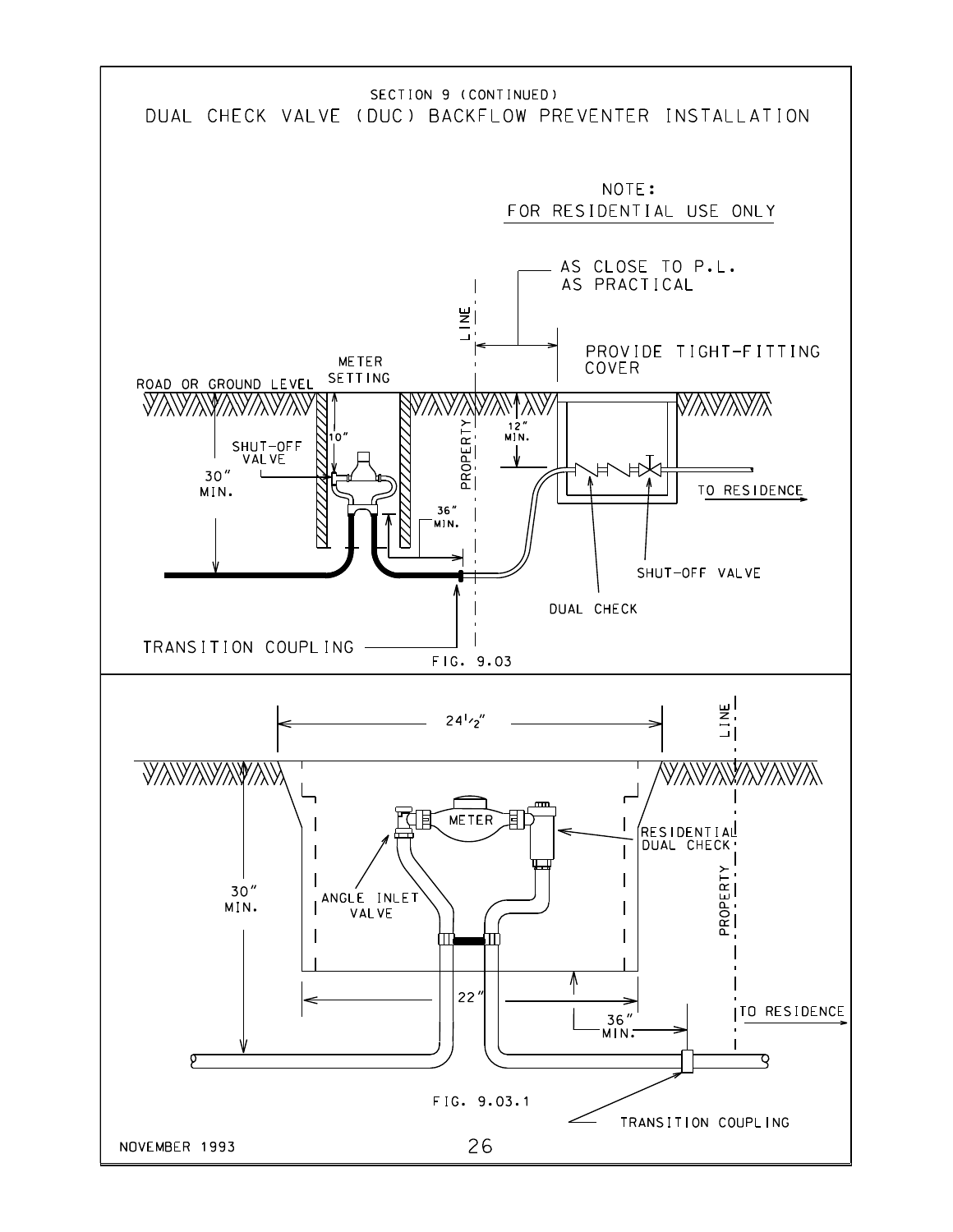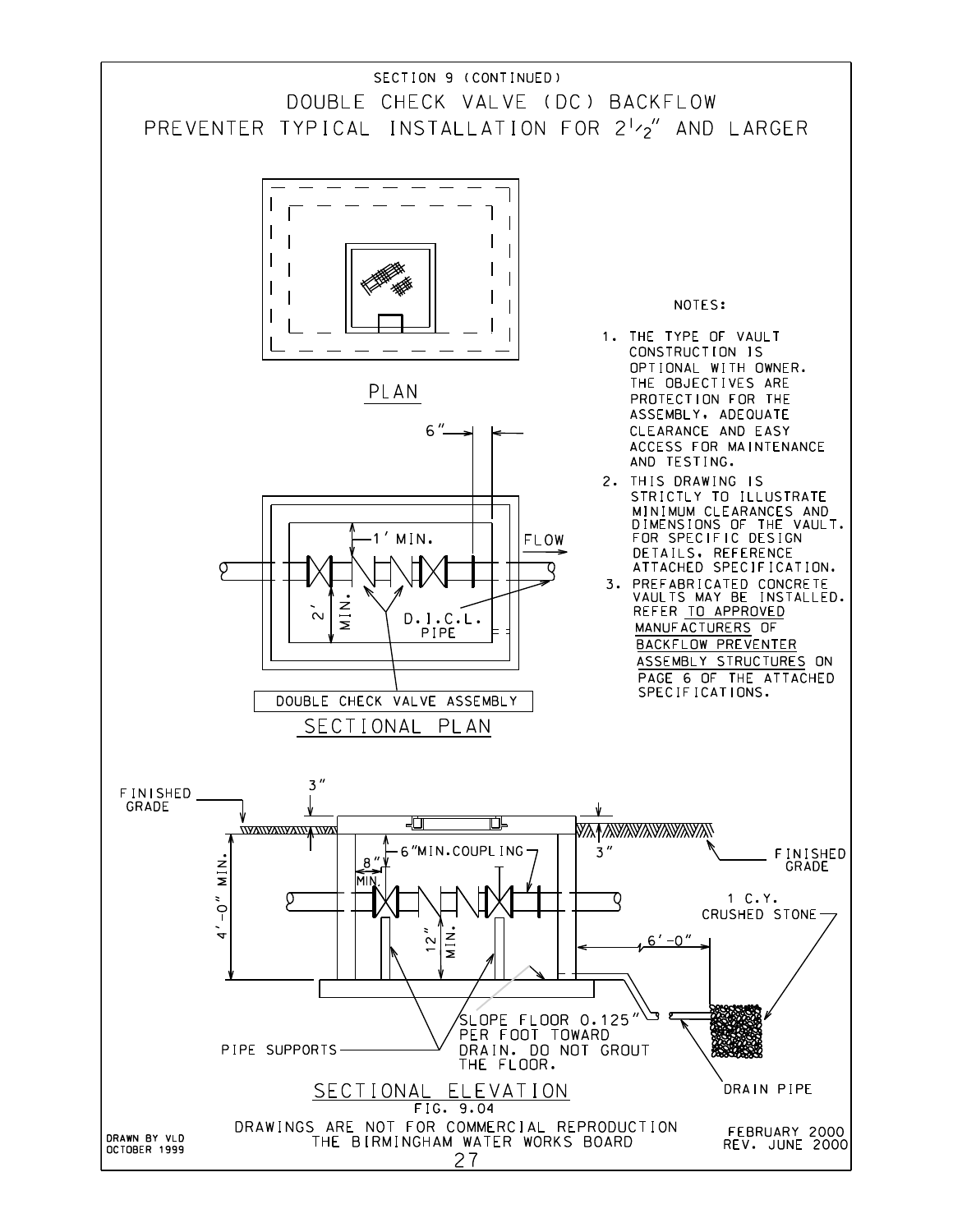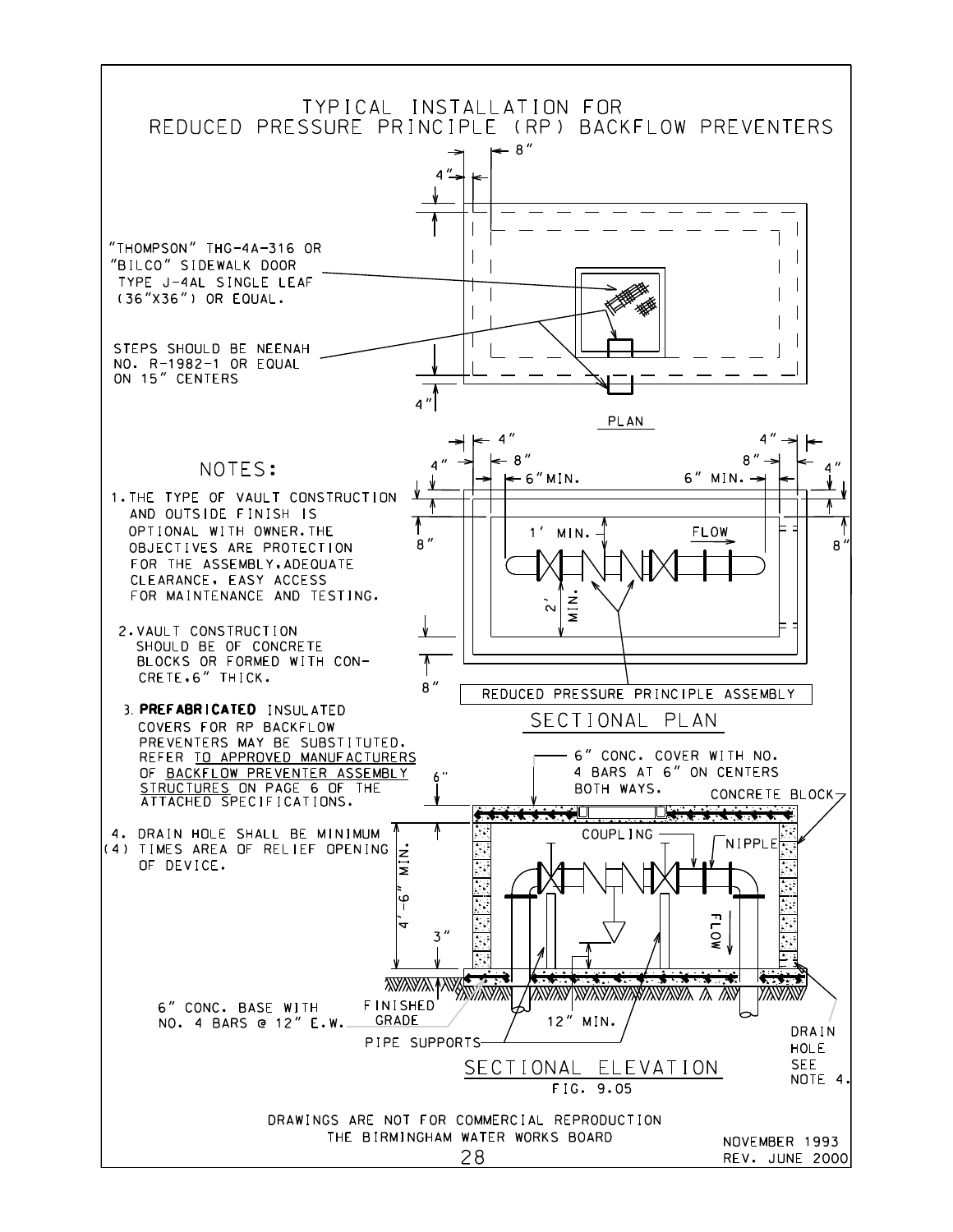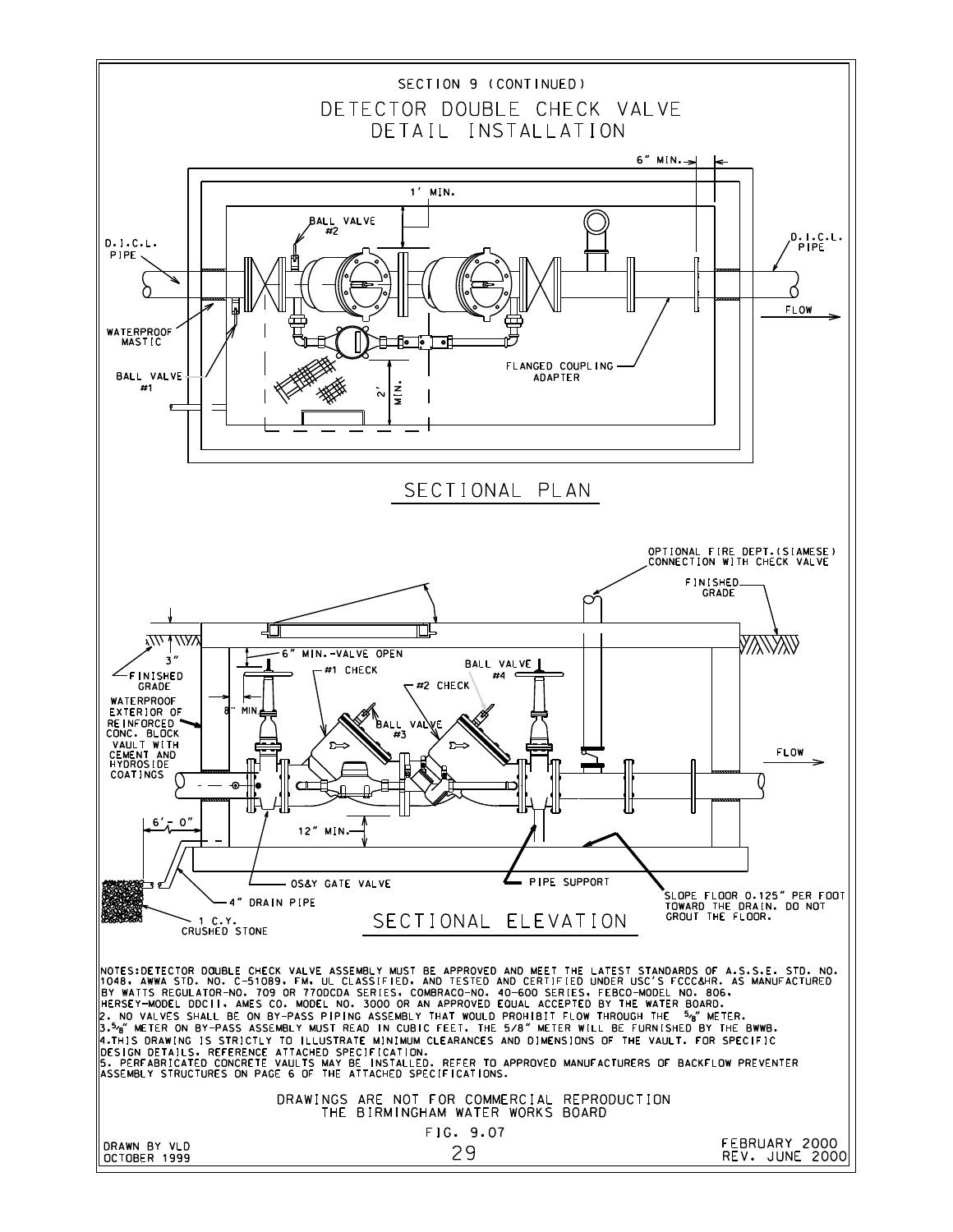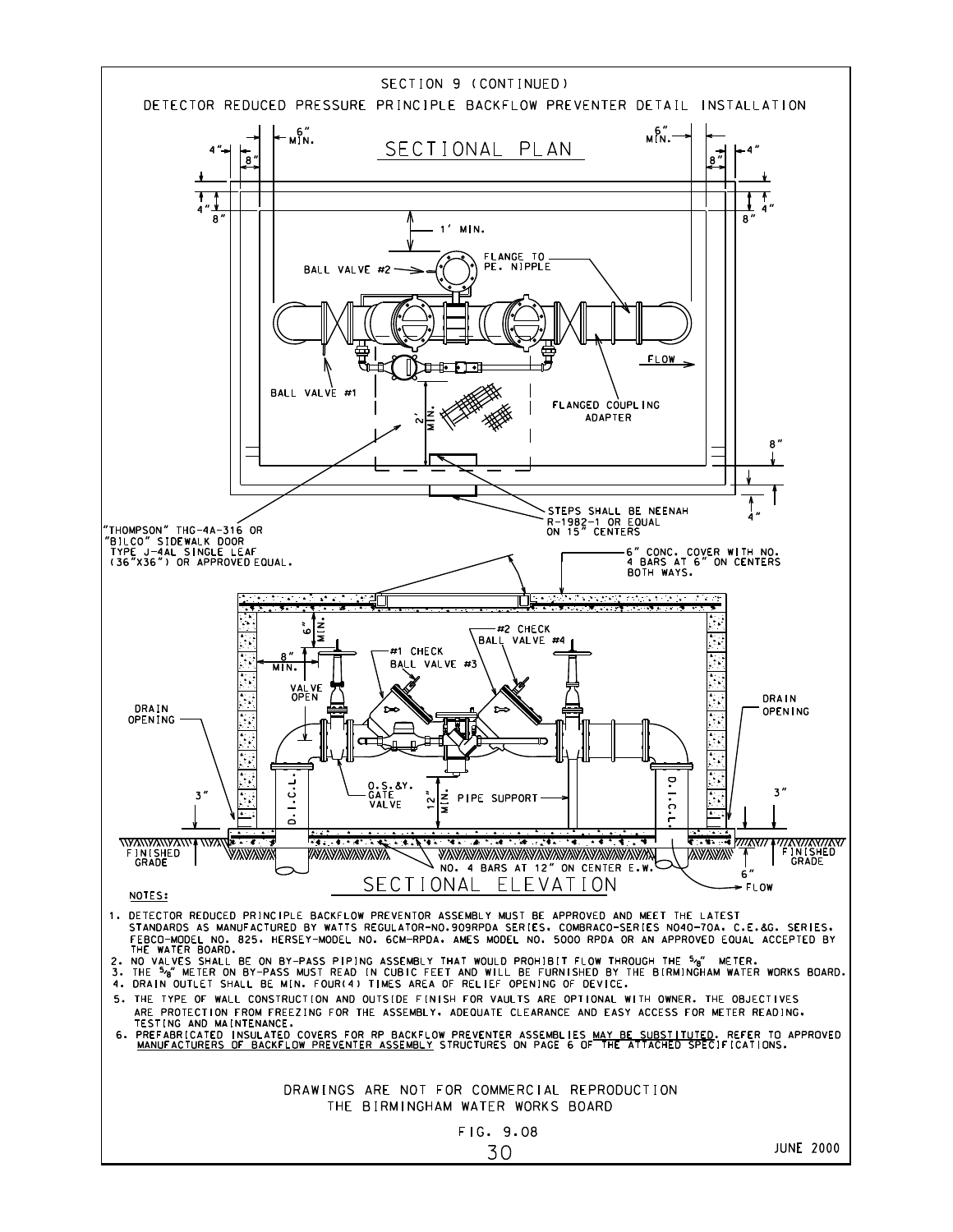